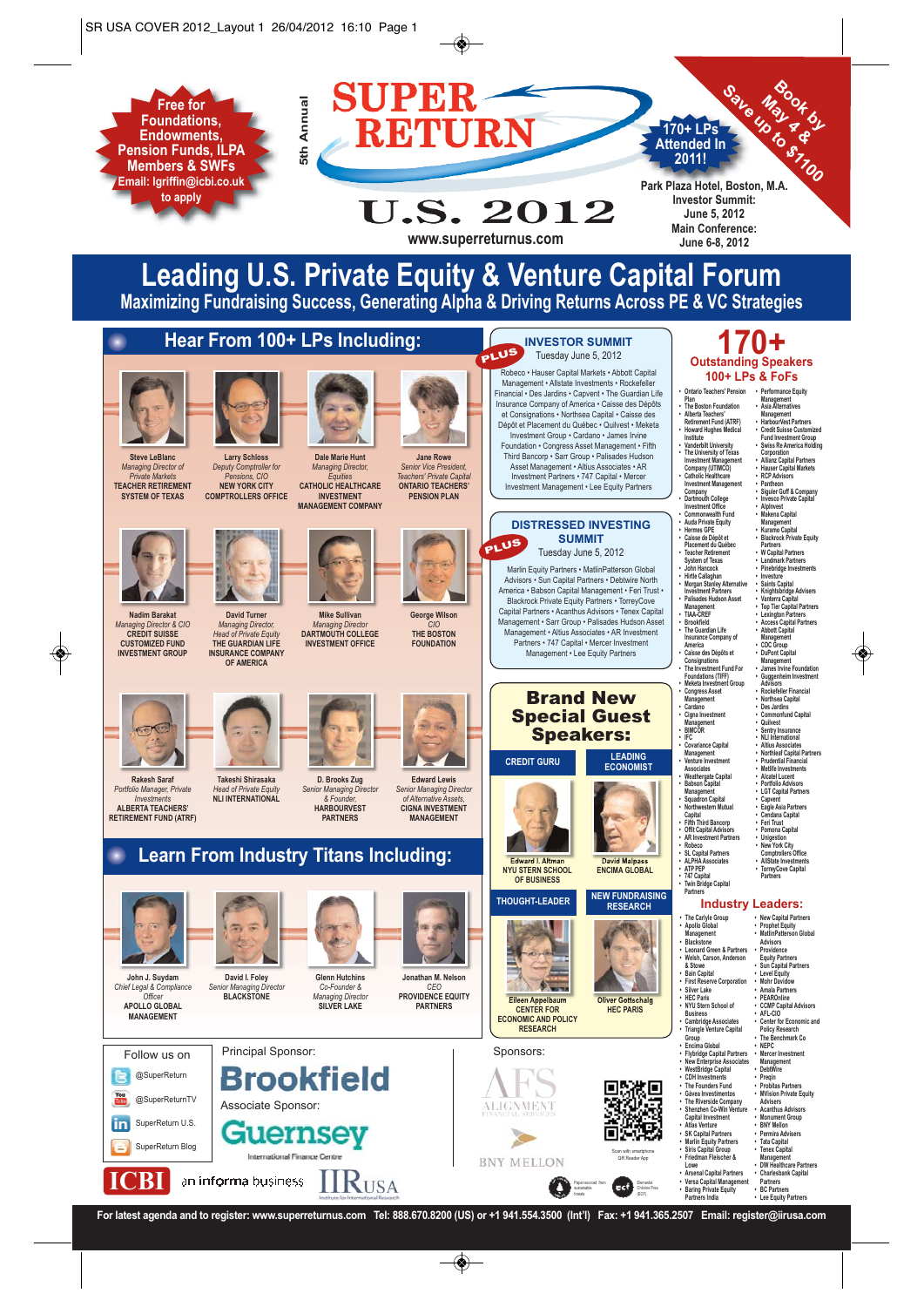### Investor Summit - **Tuesday June 5, 2012 Featuring GP/LP Relations & Distressed Investing**

8.30 *Coffee & Registration* 8.50 *Opening Remarks & Welcome From The Chair* 9.00 **KEYNOTE ADDRESS Les Brun,** *Chairman & CEO,* **SARR GROUP,** *and Managing Director, Head of Investor Relations,* **CCMP CAPITAL ADVISORS NEW TRENDS IN ACCESSING PRIVATE EQUITY** How Are Directs, Co-investments & Managed Accounts Transforming Private Equity Investing? How Far Are LPs Changing The Way They Access The Asset Class, Is It Sustainable & What Are The Risks? 9.20 Jonathan Bergman, C/O, PALISADES HUDSON ASSET MANAGEMENT<br>Brad Young, *Partner and Executive Director,* ALTIUS ASSOCIATES<br>Amin Al-Rashid, *Managing Partner,* AR INVESTMENT PARTNERS **Marc J. M. der Kinderen,** *Managing Partner,* **747 CAPITAL BENCHMARKING PERFORMANCE** What Are The Most Useful Variables To Measure, Compare & Contrast Fund Performance? 9.50 How Do LPs Ascertain Generators Of Alpha? **Michael Forestner,** *Partner,* **MERCER INVESTMENT MANAGEMENT** 10.20 **KEYNOTE ADDRESS Thomas H. Lee,** *Founder & President,* **LEE EQUITY PARTNERS** 10.40 **THE SUPERRETURN U.S. LP STRAIGHT-TALKING INTERVIEW Larry Schloss,** *Deputy Comptroller for Pensions, CIO,* **NEW YORK CITY COMPTROLLERS OFFICE LP** Interviewed by: **Joncarlo Mark,** *Founder,* **UPWELLING CAPITAL GROUP** 11.10 *Morning Coffee* Track A - **LP/GP Relations** Track B - **Distressed Investing TRANSPARENCY EUROPEAN VS. U.S. DISTRESSED OPPORTUNITIES** Information & The Private Equity Industry: How Much Information Is Too What Are The Opportunities For Distressed Investing In Europe Vs. Much? What Level & Nature Of Transparency Is Genuinely Useful For LPs? **Ewoud van de Sande,** *Investment Director,* **ROBECO** The U.S. & How Can These Best Be Accessed? How Does This Compare To Previous Cycles? *Moderator:* **Armando D'Amico,** *Managing Partner,* 11.40 **Janna Laudato,** *Managing Director,* **HAUSER CAPITAL MARKETS ACANTHUS ADVISORS Peter Spasov,** *Partner,* **MARLIN EQUITY PARTNERS Timothy W. Maloney,** *Managing Director,* **ABBOTT CAPITAL MANAGEMENT Peter Keehn,** *Global Head of Private Equity,* **ALLSTATE INVESTMENTS David Matlin,** *CEO,* **MATLINPATTERSON GLOBAL ADVISORS Aaron P. Wolfe,** *Managing Director,* **SUN CAPITAL PARTNERS LP CONSOLIDATION** opportunities in emerging markets, debt What Are The Implications Of Recent Consolidation Of Relationships By LPs? How Is This Disrupting The Private Equity Ecosystem? **Jeffery Moy,** *Head of Private Equity,* **ROCKEFELLER FINANCIAL** 12.10 *Speaker and Topic tbc* **Maxime Durivage,** *Alternative Investment Manager,* **DES JARDINS Thomas Clausen,** *Managing Partner,* **CAPVENT** 12.40 *Networking Lunch* **TERMS & CONDITIONS**<br>How Are LPs Using Their New Found Strength To Dictate Changes In<br>Terms & Conditions? What Is Realistically Achievable While<br>Maintaining Good Relations With PE Firms?<br>David Turner, Managing Director, He **ACHIEVING ALPHA IN THE DISTRESSED SPACE** Why Should An LP Invest In The Distressed Space? With The Wide 2.00 Selection Of Distressed Funds Available, What Characterizes The Funds That Are Most Likely To Succeed? **Kent Scott,** *Managing Director,* **COMMONFUND CAPITAL Patricia Jeanjean,** *Investment Director,* **CAISSE DES DEPOTS ET CONSIGNATIONS Michael Langdon,** *Investment Manager,* **HERMES GPE Mogens Kjolbye,** *Partner,* **NORTHSEA CAPITAL SUCCESSION PLANNING DEBT FINANCING** What Makes LPs Comfortable In Terms Of Succession Planning When Who Is Best Positioned To Take Advantage Of The Wall Of Debt & A Wave Of Refinancings In 2013/2014? What Effect Has The Departure Of Investment Banks Had On The Private Equity Market? Performing Due Diligence, & What Would Make Them Uneasy? Can LPs Influence Organizational Changes Within Managers? **Pierre Fortier,** *Vice President Funds,* 2.30 *Moderator:* **Jonathan Berke,** *Editor, Middle Markets,* **DEBTWIRE NORTH AMERICA CAISSE DE DEPOT ET PLACEMENT DU QUEBEC Michele Kinner,** *Partner Head of US Private Equity Fund,* **QUILVEST Michael P. Hermsen, John Haggerty,** *Managing Principal, Director of Private Investments,* **MEKETA INVESTMENT GROUP** *Managing Director, Head of Global Private Finance Group,* **BABSON CAPITAL MANAGEMENT Anna Dayn,** *Head of Private Equity,* **CARDANO** 3.00 *Afternoon Refreshments* **LP VIEWS ON DISTRESSED INVESTMENT ALLOCATION** How Are LPs Changing Their Allocations To Private Equity? How Opportunistic Should Allocations Be? How Should An LP Invest In The Distressed Space? What Are The Risks To Be Aware Of & How Can They Best Be Mitigated? *Moderator:* **Michael Forestner,** *Partner,* **Anne Dinneen,** *Manager Investments,* **JAMES IRVINE FOUNDATION MERCER INVESTMENT MANAGEMENT** 3.30 **Jay Park,** *Managing Director,* **BLACKROCK PRIVATE EQUITY PARTNERS Christopher M. Lagan,** *Senior Vice President,* **CONGRESS ASSET MANAGEMENT**  $M$ ichelle Davidson, Managing Direct **TORREYCOVE CAPITAL PARTNERS Mike Sullivan,** *Managing Director,* **DARTMOUTH COLLEGE INVESTMENT OFFICE Kaarina Suikkonen,** *Head of Private Equity,* **FERI TRUST How Are ILPA Guidelines Changing LP Investment Strategies?**<br>How Effective Are The ILPA Standardized Reporting Templates At<br>Creating Transparency & Generating Industry Efficiencies?<br>Vanessa Indriolo Vreeland, Managing Dire **TURNAROUND CASE STUDY** 4.00 **Michael M. Green,** *CEO and Managing Director,* **TENEX CAPITAL MANAGEMENT** 4.30 *End of Summit* **Technology & Social Media At SuperReturn U.S. Don't wait until June to hear from the speakers and audience of SuperReturn U.S. in Boston!** Network online prior to the event and Follow us on Twitter @SuperReturn | Join the SuperReturn U.S. during the conference itself with our LinkedIn group event app  $8+$ Add the SuperReturn Global Series (The Tune into SuperReturnTV on See all the latest event photos on our<br>your Google+ circles on our series on the Tune into SuperReturnTV ICBI-Events Flickr page Subscribe to the SuperReturn blog Like the SuperReturn Global Series Read our weekly SuperReturn online Facebook page paper

## **Superb Additional Features**

### LP Straight-Talking Interview Interview with U.S. Thought-Leader **Larry Schloss,** *Deputy Comptroller for Pensions, CIO*, **NEW YORK CITY COMPTROLLERS OFFICE** *Tuesday June 5 at 10.30* Your chance to hear a cutting edge private equity investor's Q&A with **Joncarlo Mark, UPWELLING CAPITAL**

### LP/GP Relations Focus

Hear over **20 global LPs voice their opinion on some of the key issues they currently face** including transparency, consolidation of relationships with GPs, succession planning, allocation strategies and trends in terms & conditions.

**Distressed Investing Focus**<br>Industry leaders take a closer look at the distressed space and the opportunities arising in Europe versus the U.S. Plus, discover how LPs view this type of investment, distressed

financing and turnarounds.

### **Promote Your Company's Thought Leadership**

To promote your company to this fantastic audience please contact:

**In The United States** Terri Sobol: tel: +1 646 895 7473 e-mail: tsobol@iirusa.com

**Rest Of World** Ian Law: tel: +44 (0)20 7017 7297 e-mail: ilaw@icbi.co.uk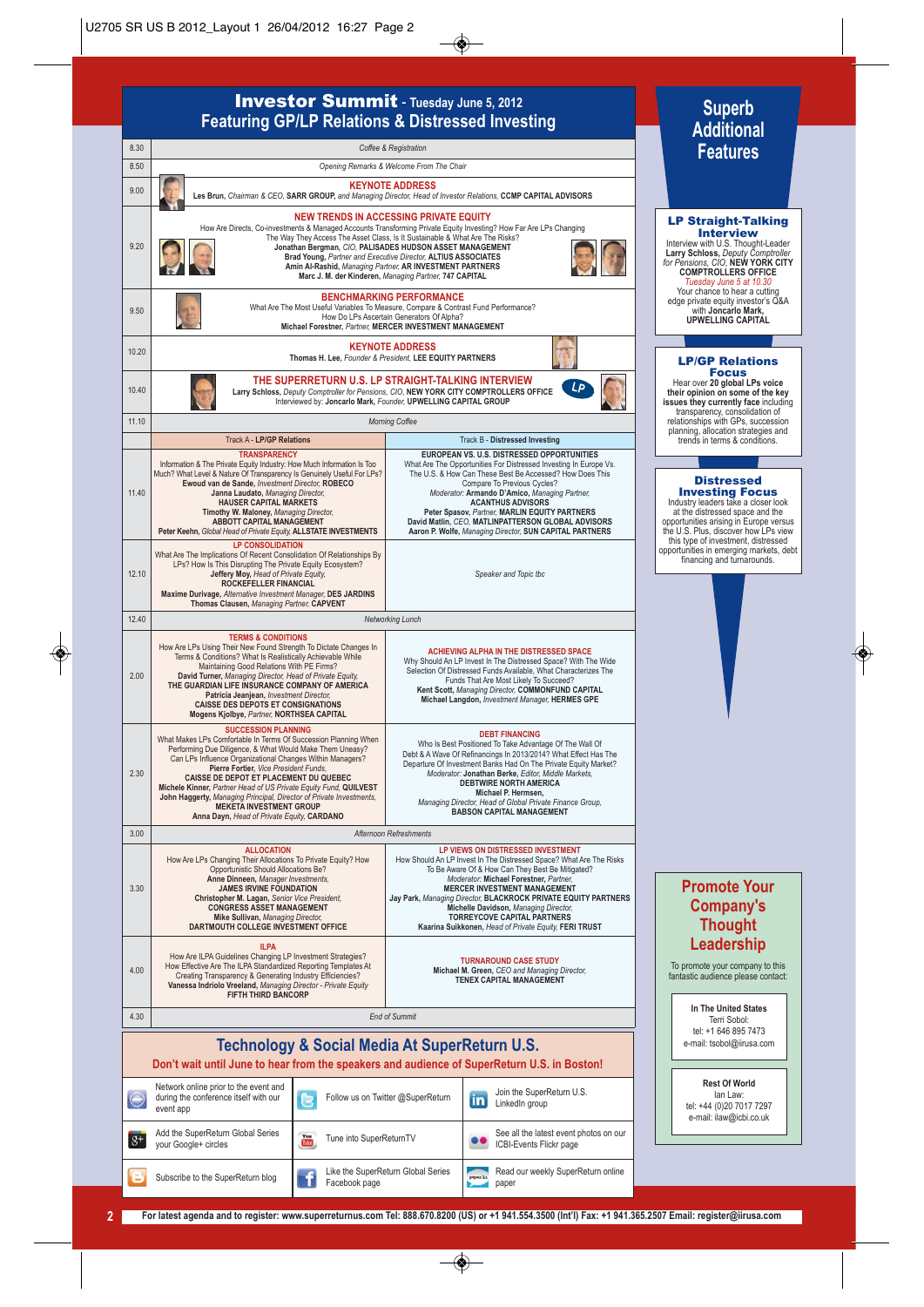

**For latest agenda and to register: www.superreturnus.com Tel: 888.670.8200 (US) or +1 941.554.3500 (Int'l) Fax: +1 941.365.2507 Email: register@iirusa.com 3**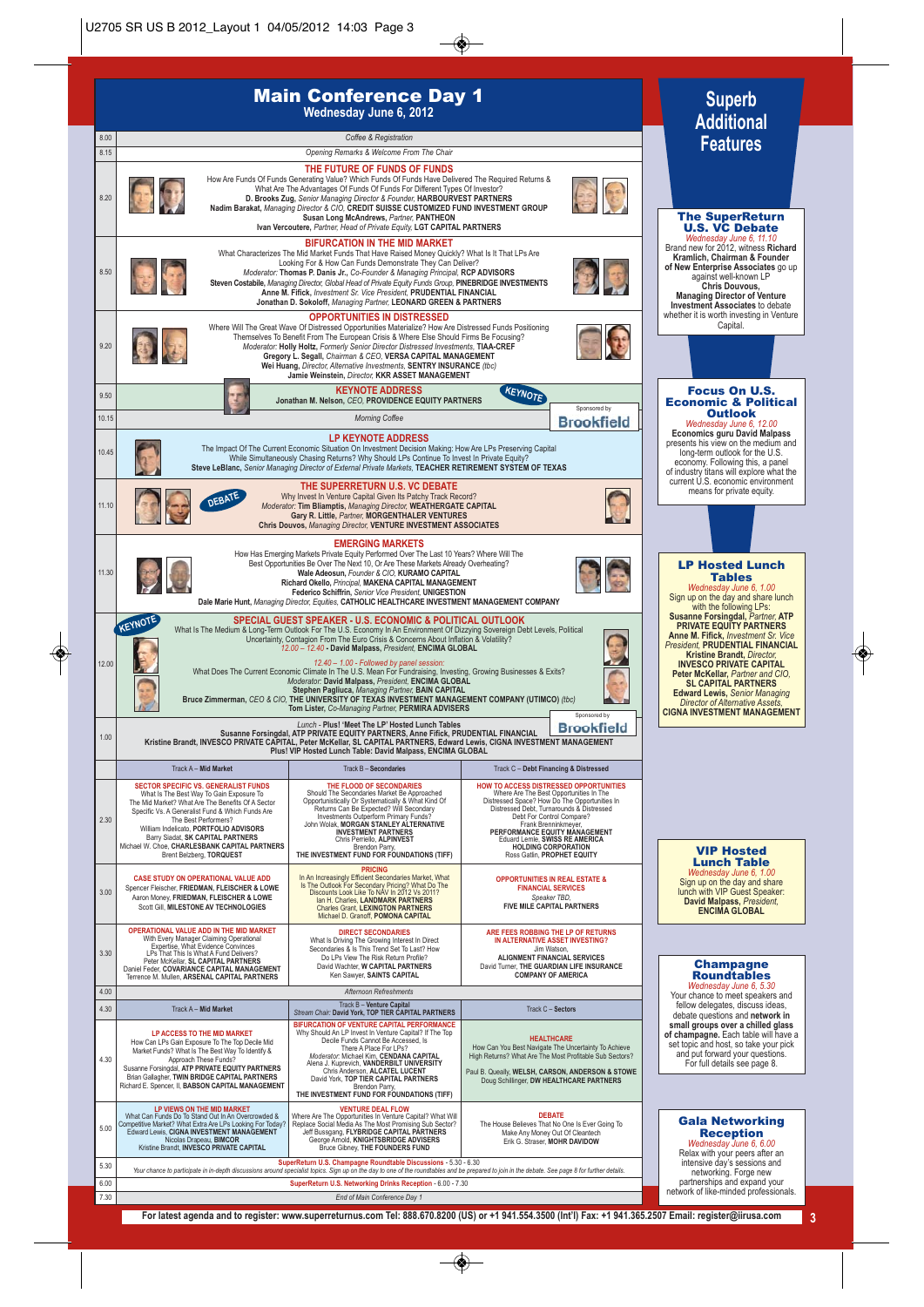### Main Conference Day 2 **Thursday June 7, 2012**



### format allows end-investors to compare notes and investment strategies, whist learning from the discussion generated. To apply for a place, please contact Laura Griffin, lgriffin@icbi.co.uk Review Of EU Crisis, Sovereign & Corporate Debt *Thursday June 7, 8.20* Credit guru **Edward Altman of the**

**Superb Additional Features** 

LP Closed Door **Breakfast**<br> *Thursday June 7, 7.00 – 8.15*<br>
Open only to pension plans,<br>
foundation, endowments, ILPA<br>
members, DFIs & SWFs. This is an invite-only session **allowing LPs to**  mingle, pool knowledge a **from each other.** The roundtable

**NYU Stern School of Business** provides insight and analysis of the EU crisis, where we are today, and more importantly, how things are moving forward.

### LP/GP Structured Speed Networking

*Thursday June 7, 10.30* Maximize your chance to meet dozens of LPs for face to face conversations all in the space of half an hour at the famous **SuperReturn LP/GP** 

**session.** Networking<br> **session.** Networkers will be divided<br>
into LPs and GPs, giving GPs a chance to<br>
deliver a very brief synopsis of their fund,<br>
and LPs a chance to evaluate a large number of funds in a short space of time.

### Focus On Energy Investing

*Thursday June 7, 11.00* Brand new session for 2012! Energy analyst **Mark Gilman** provides an overview of the energy sector, which will be followed by a presentation from **David Foley** of **Blackstone** on how this relates directly to opportunities in private equity, and concludes with a panel session debating the best way to achieve alpha in this sector.

#### **Interactive** Polling Panel *Thursday June 7, 12.20*

Providing a snapshot of industry thinking, **Brooks Zug of HarbourVest**, returns to moderate this highly anticipated session. The audience vote in real time on a series of pertinent questions, the results show up on screen in real time and a distinguished panel of speakers share their views on the outcomes.

### VIP Hosted Lunch **Tables**<br>rsdav June 7, 1.00

*Thursday June 7, 1.00* Sign up on the day and share lunch with VIP Guest Speakers: **Edward I. Altman,** *Max L. Heine Professor of Finance,* **NYU STERN SCHOOL OF BUSINESS Eileen Appelbaum,** *Senior Economist,* **CENTER FOR ECONOMIC AND POLICY RESEARCH Mark Gilman,** *Managing Director,* **THE BENCHMARK CO**

### The SuperReturn U.S. Fundraising Game (LP Simulator)

*Thursday June 7, 5.00*<br>**Brand new for 2012**, this new interactive **Brand new for 2012, this new interactive**<br> **to learn how LPs really think when it**<br>
to learn how LPs really think when it<br>
comes to selecting a fund. In small<br>
groups, attendees will choose from a selection of **anonymous real case-study funds** and make investment decisions over champagne. Then our LP panel report back with their verdict on each fund, and most importantly, the reasons behind their decision.

#### Gala Networking Reception *Thursday June 7, 6.00*

Relax with your peers after an intensive day's sessions and networking. Forge new partnerships and expand your network of like-minded professionals.

6.00 **SuperReturn U.S. Networking Drinks Reception -** 6.00 - 7.30 7.30 *End of Main Conference Day 2*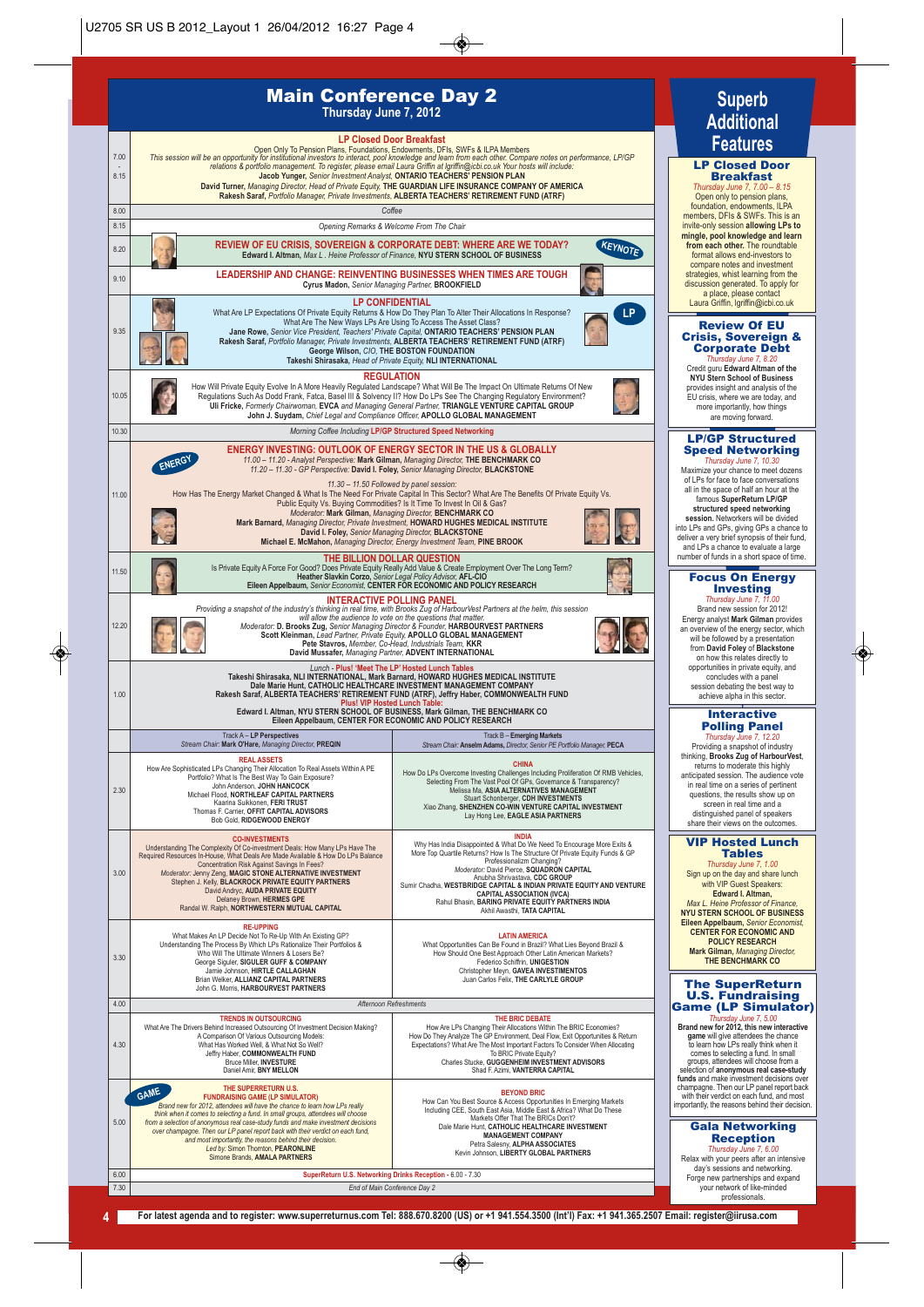



**Rest Of World:** Ian Law: tel: +44 (0)20 7017 7297 e-mail: ilaw@icbi.co.uk

**In The United States**: Terri Sobol: tel: +1 646 895 7473 e-mail: tsobol@iirusa.com

**Superb**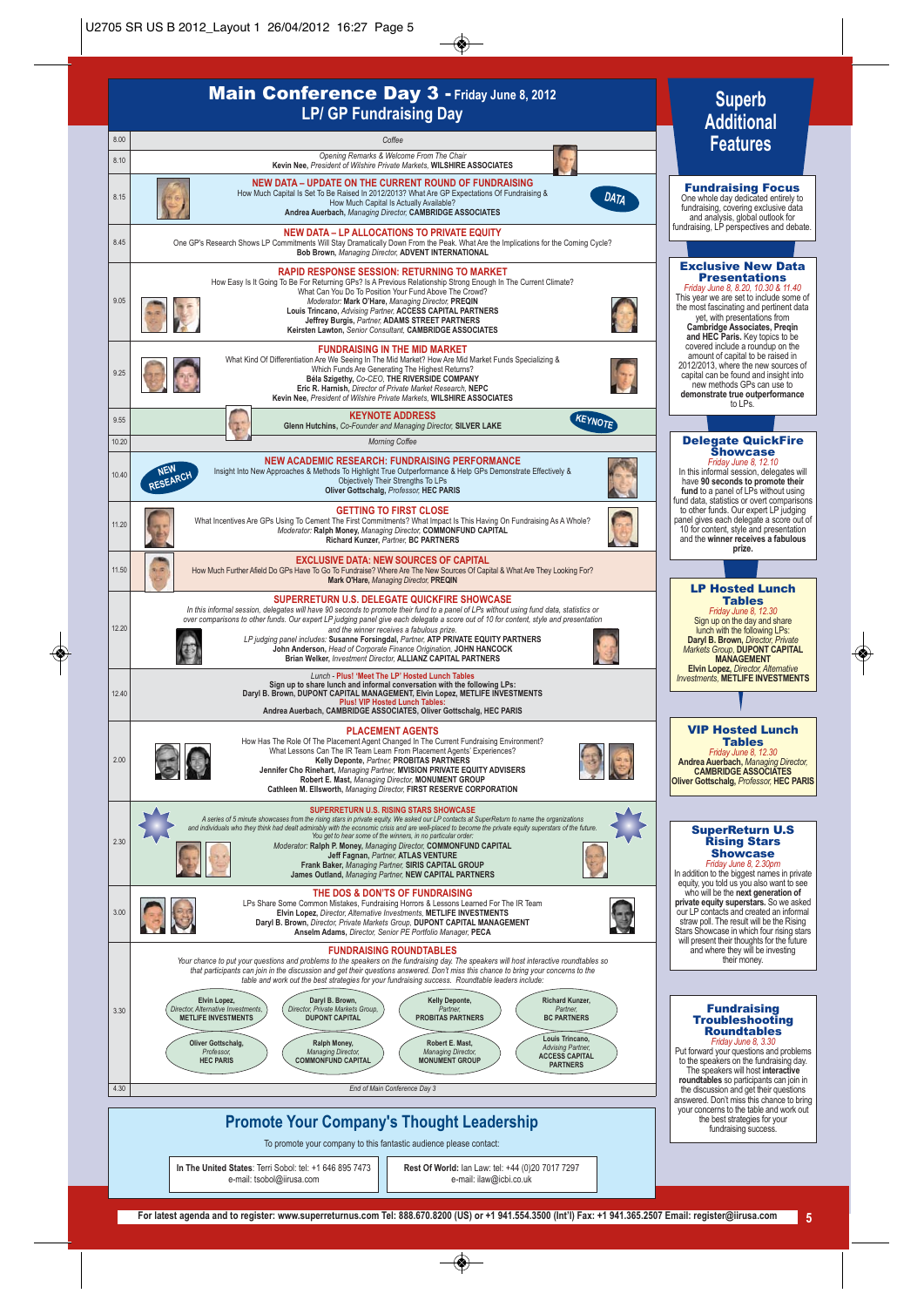# **Tuesday June 5, 2012 Investor Summit: Featuring LP/GP Relations & Distressed Investing**

**Brad Young, Partner and Executive Director,<br>ALTIUS ASSOCIATES**<br>Prior to pining Altus, Brad was Director of Private Equity at MIT (Massachusetts)<br>This Prior to pining Altus, Brad was Director of Partners and and the<br>alta g private equity portfolio. He also held the position of Trust Officer and Manager for Crestar Bank. **Amin Al-Rashid,** *Managing Partner,* AR INVESTIMENT PART INCRESS<br>Amm works with family offices, including royal families in the Middle East and family offices<br>Amm works with family offices problem and family one standard week and restational considerably cons



### 8.30 Coffee & Registration

8.50 Opening Remarks & Welcome From The Chair 9.00

### KEYNOTE ADDRESS



**Les Brun,** *Chairman & CEO,*  **SARR GROUP,** *and Managing Director, Head of Investor Relations,*

**CCMP CAPITAL ADVISORS**<br>CCMP Capital Advisors is a global p Coult Capital Advances is a good private equity limit specializing in our-<br>collained control out and growth equity investments in the U.S. and Europe. Les is also<br>Chairman and CEO of Sar Group, LLC, an investment holding c

9.20

#### NEW TRENDS IN ACCESSING PRIVATE EQUITY

**Transforming Private Equity Investing? How Far Are LPs Changing The Way They Access The Asset Class, Is It Sustainable & What Are The Risks? Jonathan Bergman,**



11.40

### *CIO,* **PALISADES HUDSON ASSET MANAGEMENT**

**TRANSPARENCY Information & The Private Equity Industry: How Much Information Is Too Much? What Level & Nature Of Transparency Is Genuinely Useful For LPs? Ewoud van de Sande,** *Investment Director,*

ROBECO<br>
ROBECO Private Equity currently manages € 2.0 bn in private equity<br>
why committents in over 100 knot investments (both responsible for<br>
and chan tech funds). Within Robeco, Ewoud is responsible for<br>
of restabilitie

**Janna Laudato, Managing Director,<br>HAUSER CAPITAL MARKETS**<br>Jamna has ten years of private equity investment experience,<br>Jamna has ten years of private equity investment experience,<br>blocaing on smaller function series Capit

ABBOTT CAPITAL MANAGEMONT TO the study experience.<br>MR Moloney has more than 11 years of private equity experience.<br>He reviews and approves investment coportunities, with specific<br>emphasis on analysis and due diligence for

**Timothy W. Maloney,** *Managing Director,*

Jonathan directs a team of portfolio managers focused on indring<br>the most efficient and cost-effective ways to implement institutional-quality<br>portfolio strategies for private clients. He oversees more than \$1 billion in<br>p

**How Are Directs, Co-investments & Managed Accounts**

**Marc J. M. der Kinderen,** *Managing Partner, 747 CA***PITAL<br><sup>747</sup> Capital, through fund of funds and managed accounts, focuses exclu-<br>sively on the small-cap private equity market in the U.S. and Canada. Prior<br>to forming 747** Companies in the Netherlands.

#### BENCHMARKING PERFORMANCE

# **What Are The Most Useful Variables To Measure,**

Compare & Contrast Fund Performance? How Do LPs<br>Ascertain Generators Of Alpha?<br>Michael Forestmer, Partner, MERCER INVESTMENT MANAGEMENT<br>Michael Forestmer, Partner, MERCER INVESTMENT MANAGEMENT<br>Investment Committee and the

10.20

10.40

Portfolio Manager in the Alternative Investment Management (AIM) Program at<br>the California Public Employees Retirement System (CalPERS), with approxi-<br>mately \$230 billion in overall assets. 11.10 Morning Coffee

tered investment adviser managing in-kind stock distributions from venture capital partner-ships for private equity investors.

KEYNOTE ADDRESS **Thomas H. Lee,** *Founder & President,* **LEE EQUITY PARTNERS**<br>Lee Equity Partners, a middle-market private equity investment firm manag-Lee Equity Partners, a middle-market private equity investment firm manage of the Equity American control buyouts and growth capital financings in companies with enterprise values of \$100 million (apital financings in comp

THE SUPERRETURN U.S. LP STRAIGHT-TALKING INTERVIEW

acting as Chairman of DLJ Merchant Banking since 1995. In this role, Mr. Schloss oversaw investments in over 200 companies with total transaction value in excess of \$100 billion.

Larry Schloss, *Deputy Comptroller for Pensions, CIO,*<br>NEW YORK CITY COMPTROLLERS OFFICE<br>M: Schloss was the co-founder, Chairman and Chief Executive Officer of<br>the private equity firm Diamond Castle Holdings since 2004. Pr

Interviewed by: **Joncarlo Mark**, Founder,<br>**UPWELLING CAPITAL GROUP**<br>Upwelling Capital Group provides services and solutions to institutional alterna<br>tive investors. Prior to forming Upwelling Capital Group, Joncarlo was a

**Track A – LP/GP Relations Track B – Distressed Investing**

### 11.40 EUROPEAN VS. U.S. DISTRESSED

**OPPORTUNITIES**<br>What Are The Opportunities For Distressed **What Are The Opportunities For Distressed Investing In Europe Vs. The U.S. & How Can These Best Be Accessed? How Does This Compare To Previous Cycles?** *Moderator:* 

**Armando D'Amico,** *Managing Partner,* **ACANTHUS ADVISORS** Acarlhus Advisers is an independent award-winning private<br>equity advisory firm providing fund primate services with an<br>establishing Acarlhus, Armando has advised general partners,<br>establishing Acarlhus, Armando has advised

### **Peter Spasov, Partner,<br>MARLIN EQUITY PARTNERS**

**MARLIN EQUITY PARTNERS**<br>
Marlin Equity Partners is an operations-focused private equity<br>
firm with over \$1 bilion of capital under management. Marlin<br>
invests in businesses that are experiencing varying degrees of<br>
prevai

David Mattlin, CEO, CODAL ADVISORS<br>MATLINPATTERSON GLOBAL ADVISORS<br>M: Matlin co-founded MatlinPatterson Global Advisers LLC, a<br>St billon global private equily firm, in July 2002. Prior to<br>forming MatlinPatterson, Mr. Matli

### **Aaron P. Wolfe,** *Managing Director* **SUN CAPITAL PARTNERS**

Aaron P. Wolfe joined Sun Capital over a decade ago and has experience in leveraged buyouts, mergers, acquisitions, and financings in both the public and private markets, and<br>managing investments in a broad range of industries. Mr. Wolfe<br>worked at Sun European Partners in 2008 and 2009. Prior to<br>joining Sun Capital, Mr. Wolfe worked with Ha

12.10 *Speaker and Topic tbc*

12.40 Networking Lunch

#### ACHIEVING ALPHA IN THE DISTRESSED SPACE

**Why Should An LP Invest In The Distressed Space? With The Wide Selection Of Distressed Funds Available, What Characterizes The Funds That Are Most Likely To Succeed? Kent Scott,** *Managing Director* **COMMONFUND CAPITAL Michael Langdon,** *Investment Manager* **HERMES GPE**

#### 2.30

2.00

#### DEBT FINANCING

**Who Is Best Positioned To Take Advantage Of The Wall Of Debt & A Wave Of Refinancings In 2013/2014? What Effect Has The Departure Of Investment Banks Had On The Private Equity Market?** *Moderator:* **Jonathan Berke,** *Editor, Middle Markets,* **DEBTWIRE NORTH AMERICA**

The product covers companies with USD 150m in funded corporate debt which is stressed, distressed, in bankruptcy or has issued debt in the primary market. Prior to his current role,

Jonathan covered casinos, media and auto credits for Debtwire North America since the launch of the product in 2005. He has also worked at The Deal and Dow Jones after graduating from American University in 1997.

### **Michael P. Hermsen,** *Managing Director, Head of Global Private Finance Group,* **BABSON CAPITAL MANAGEMENT** Michael Hermsen is head of Babson Capital Management LLC's Global Private Finance Group which includes Middle Market Finance, Private Placements, MassMutual Asset

Finance and the Asia Pacific strategy. Mr. Hermsen is a member of the Babson Capital Executive Committee and its Internal Approval Committee. He is Chairman of Babson Capital Australia and its Investment Committee.

3.00 Afternoon Refreshments

#### LP VIEWS ON **DISTRESSED** INVESTMENT

**How Should An LP Invest In The Distressed Space? What Are The Risks To Be Aware Of & How Can They Best Be Mitigated?** *Moderator:*  **Michael Forestner,** *Partner,*

**MERCER INVESTMENT MANAGEMENT** See above for biography

### **Kaarina Suikkonen,<br>Head of Private Equity.**

3.30

 ${\sf Head~of~Private~Equity},$ <br> ${\sf HerRI~TRUE}$   ${\sf TRUSP}$   ${\sf E}_\mathtt{CMB}$   ${\sf E}_\mathtt{CMB}$  investments at Feri Trust<br>Mrs. Suikkonen heads Private Equity investments at Feri Trust<br>GmbH, a German asset management and advisory firm<br> ${\sf S}_\mathtt{PWW}$  as the m

### **Jay Park,<br>Managing Director,**

Managing Director,<br>BLACKROCK PRIVATE EQUITY PARTNERS<br>Prior to joining Private Equity Partners in 2001, Mr. Park spent<br>four and a half years working in Merrill Lynch's Direct Investment<br>Group (now known as Merrill Lynch's G emerging markets. Prior, Mr. Park spent two years as an Analyst in Merrill Lynch's Mergers and Acquisitions department.

### **Michelle Davidson,**

**Managing Director,<br>TORREY COVE CAPITAL PARTNERS**<br>TORREY COVE CAPITAL PARTNERS<br>Michele Davidson manages TorreyCove Capital Partner's clien<br>advisory activities and is a member of the Firms Board of<br>Directors and Executive a

### **TURNAROUND** CASE STUDY

### **Michael M. Green,**

4.00

*CEO & Managing Director,*

TENEX CAPITAL MANAGEMENT<br>Mr. Green has a mulli-industry investment and operations<br>background in aerospoes, transportation, lelecommunications<br>and software systems. Prior to founding Tenex Capital Partners,<br>Mr. Green was Ma

4.30 End of Summit

#### TERMS & **CONDITIONS How Are LPs Using Their New Found**

12.40 Networking Lunch

9.50

**Strength To Dictate Changes In Terms & Conditions? What Is Realistically Achievable While Maintaining Good Relations With PE Firms?**

**David Turner,**  *Managing Director, Head of Private Equity,*

COMPANY OF AMERICA measurement team in June 2007 to lead<br>David pinned Guardian's Investment team in June 2007 to lead<br>the nolicult and development of their private equity investment<br>initiality. With over 25 years' experien

eanjean is Investment Director<br>1ts at Caisse des Dépôts et Co

**Peter Keehn, Global Head of Private Equity,<br>ALLSTATE INVESTIMENTS**<br>All-ISTATE INVESTIMENTS<br>Corporation that manages approximately \$95 billion on behalf<br>Corporation that manages approximately \$95 billion on behalf<br>Corporat

**What Are The Implications Of Recent Consolidation Of Relationships By LPs?**

How Is This Disrupting The Private Equity<br>
Ecoxystem?<br>
Leffery Moy, Head of Private Equity,<br>
ROCKEFELLER FINANCIAL<br>
Alternation Section Content of the System Content of the System<br>
Multail Investment Advisors, I.L.C. Durin

# **Maxime Durivage,**

Alternative Investment Manager,<br>DES JARDINS<br>Naxime is the manager of the Private Equity and Infrastructure<br>Portolios at Desjardins Group Pension Pian, Canada's 9th<br>largest corporate pension fund with \$5.5 B in assets.<br>Berb

# **Thomas Clausen,** *Managing Partner,*

CAPVENT and compared of the conditional metallic methods of the comparation of the US, private equily the rasculosition function function function function function function function function function for the comparable fo

### 12.10 LP CONSOLIDATION

2.30 SUCCESSION PLANNING

### **What Makes LPs Comfortable In Terms Of Succession Planning When Performing Due**

**Diligence, & What Would Make Them Uneasy? Can LPs Influence Organizational Changes Within Managers?**

### **Pierre Fortier,**  *Vice President Funds,*

investment vehicles.

CAISSE DE DEPOT ET PLACEMENT DU QUEBEC<br>Perre Fortier was appointed Vice-President, Funds, in 2004.<br>His mandata is to develop and manage a portolio of<br>mivestments in conjunction with fund manages. He formulates<br>development

#### **Michele Kinner,**

*Partner Head of US Private Equity Fund,* **QUILVEST**<br>Michaele joined Quilvest in 2005 as Partner in charge of all<br>Quilvest private equity fund investments in the U.S. Michale has<br>over 30 years of private equity and banking experience. For 3<br>years, she managed priv predecessors for ower 22 years. She oversaw clients' multiman-<br>ager private equity portfolios for Chase Alternative Asset<br>Management, Inc., conducted due diligence and made<br>investment recommendations for Chase's private eq



**THE GUARDIAN LIFE INSURANCE**

#### **Patricia Jeanjean,**

2.00

*Investment Director,*

# **CAISSE DES DEPOTS ET CONSIGNATIONS**<br> **Patricia Jeaniean is Investment Director of Alternative**

Investments at Caisse des Dépôts et Consignations. Patricia<br>was an investment director at CDC which she joined in 2004<br>and has worked in the private equity industry since 1994. Prior<br>to join CDC she was the investment mana Capital fund of fund in France.

# **Mogens Kjolbye,** *Partner,* **NORTHSEA CAPITAL** Mogens joineal North Sea Capital in 2005 and has 15 years' experience<br>frence in private equity and M&A. Mogens serves on advisory<br>boards of several European and US buyout funds and is responsible for finance, business deve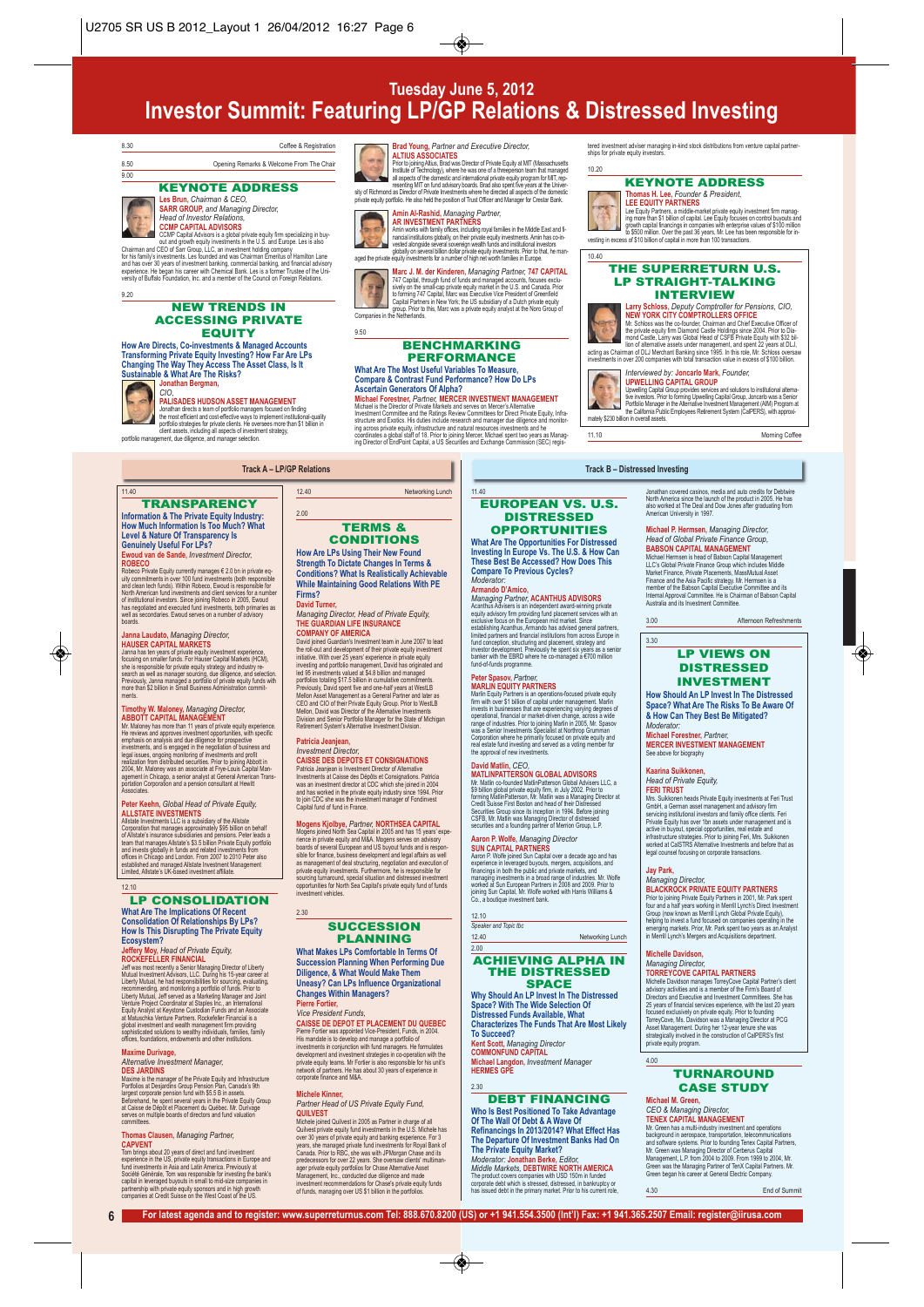## **Tuesday June 5, 2012 Investor Summit: Featuring LP/GP Relations & Distressed Investing**

### **John Haggerty,** *Managing Principal, Director of Private Investments,* **MEKETA INVESTMENT GROUP**

## **Anna Dayn,** *Head of Private Equity,* **CARDANO**

Anna is responsible for researching and selecting private equity<br>fund managers for Cardano's clients, which are leading<br>European pension funds including a number of household<br>rames in the UK. She covers the full range of g

3.00 Afternoon Refreshments

3.30

# ALLOCATION **How Are LPs Changing Their Allocations To Private Equity? How Opportunistic Should Allocations Be?**

**Anne Dinneen, Manager Investments,<br>Anne Dinneen, Manager Investments, and other construction with the Chief Investment officer and other members<br>investment staff, Anne is responsible for the sourcing, evaluation,<br>measurem** 

**Christopher M. Lagan, Senior Vice President,<br>CONGRESS ASSET MANAGEMENT<br>CONGRESS ASSET MANAGEMENT<br>M. Lagan is a member of the Management Committee, the<br>mustainent Oversight Committee and Chair of the Private<br>Equity Committ** 

8.00 Coffee & Registration 8.15 Opening Remarks & Welcome From The Chair

THE FUTURE OF FUNDS OF FUNDS **How Are Funds Of Funds Generating Value? Which Funds Of Funds Have Delivered The Required Returns & What Are The Advantages Of Funds Of Funds For Different Types Of Investor? D. Brooks Zug,** *Senior Managing Director & Founder,*

HARBOURVEST PARTNERS<br>and consider a model of the constant of the constant and direct investigation of the constant of the constant of the constant of the constant of the constant of the constant of the constant of the cons

structuring and management of a number of global private equity investment vehicles totaling over \$5.2<br>billion in commitments. Prior to DLJ, Nadim was a founding member of a private equity group at the<br>Bank of Kuwait focus **Susan Long McAndrews,** *Partner,* **PANTHEON** Susan is a member of Panfleon's Executive Committee and also leads Pan-<br>theoris North American primary fund investment activity. Susan is a member of<br>the International Investment Committee, the US Regional Investment Commi **Ivan Vercoutere,** *Partner, Head of Private Equity,*

LGT CAPITAL PARTNERS<br>
Van picel CiTCP (and Partners (CiTCP) in 1998. Bringing 20 years of private equily<br>
unity operations, he is responsible for leading and conditional the original capital private equily operations of th

BIFURCATION IN THE MID MARKET **What Characterizes The Mid Market Funds That Have Raised Money Quickly? What Is It That LPs Are Looking For & How Can Funds Demonstrate They Can Deliver?** *Moderator:* **Thomas P. Danis Jr.,** *Co-Founder &* Managying Principla), RCP AND MOS NEWS ASSES (RCP AND STATE SCRIP), RCP AREAS (RCP AND STATE SCRIP), WE CAN SERVER AND MANAGEMENT CONTRACT PRIOR CONTRACT PRIOR ON THE CONTRACT PRIOR OF THE CONTRACT PRIOR OF THE CONTRACT PR

**Steven Costabile,** *Managing Director, Global Head of* 

**Nadim Barakat,** *Managing Director & CIO,* **CREDIT SUISSE CUSTOMIZED FUND INVESTMENT GROUP**<br>CFIG manages over \$26 bilion in commitments (as of October 2011) and specializes<br>in developing customized private equity investment programs. Nadim joined Donald-<br>son, Luftin & Jer

**Mike Sullivan, Managing Director, The New Sullivan, Managing Director, NAN INDEX THAN MARY TO PROFINE MARY AND SULLING THE VIDEO THAN MARY SURFAINING THE VIDEO THAN MARY SURFAINING THAN THAN THAN THAN THAN MARY SURFAINING** 4.00 **ILPA** 

**How Are ILPA Guidelines Changing LP Investment Strategies? How Effective Are The ILPA Standardized Reporting Templates At Creating Transparency & Generating Industry Efficiencies?**

**Vanessa Indriolo Vreeland,** *Managing Director - Private Equity,* **FIFTH THIRD BANCORP** Ms. Indindo is responsible bri developing and seculting the<br>Bank's private equity strategy Bancorp wide. Pricin bing allows the<br>Bank's private equity strategy Bancorp wide. Pricing the most<br>of the most of the comparation,

End of Summit

**Track A – LP/GP Relations "SuperReturn U.S. provides a fantastic opportunity to network with so many leading investors and compare best practices"**

**Maurice Gordon THE GUARDIAN LIFE INSURANCE COMPANY OF AMERICA**

# 550+ Attendees in 2011

### SuperReturn U.S. Attendee Breakdown LP/GP 2011



## **Promote Your Company's Thought Leadership**

To promote your company to this fantastic audience please contact:



**Rest Of World** Ian Law: tel: +44 (0)20 7017 7297 e-mail: ilaw@icbi.co.uk



8.20

X

A

8.50

managenne.<br>liability persp

# **Wednesday June 6, 2012 Main Conference**

**AMERICAL PRODUCTION ACCEPT AND ACCEPT ACCEPT AND ACCEPT ACCEPT AND ACCEPT ACCEPT AND ACCEPT ACCEPT ACCEPT ACCEPT ACCEPT ACCEPT ACCEPT ACCEPT ACCEPT ACCEPT ACCEPT ACCEPT ACCEPT ACCEPT ACCEPT ACCEPT ACCEPT ACCEPT ACCEPT ACC** 



**Jonathan D. Sokoloff,** *Managing Partner,*<br>LEONARD GREEN & PARTNERS<br>Jonathan joined Leonard Green & Partners, L.P. ("LGP") in 1990 and presently<br>Jonathan joined Leonard Green & Partners, L.P. ("LGP") in 1990<br>aging Directo

#### 9.20 OPPORTUNITIES IN DISTRESSED **Where Will The Great Wave Of Distressed Opportunities Materialise? How Are Distressed Funds Positioning Themselves To Benefit From The European Crisis & Where**



**Else Should Firms Be Focusing?** *Moderator:* **Holly Holtz,** *Formerly Senior Director* 

Discrete short difference for the started properties of the AC-CREF (AC-CREF ASSOC) in 1997, Net for the found numeries of the Allematic Presentation Table 7, the first has externed to meet the meeting in prodite contract

**Wei Huang, Director, Alternative Investments,<br>
SERVIRY INSURANCE (foc)**<br>
We joined Smithy Insurance as the Director of Alternative Investments in 2007. Prior<br>
We joined Smithy INSURANCE (for the contract Office Strait Pol





**Gregory L. Segall, Chairman & CEO,<br>VERSA CAPITAL MANAGEMENT**<br>Versa Capita Management is a private equity investment firm with \$1.2 bilion of as<br>sets under management is a private equity investment firm with \$1.2 bilion of restment strategies including leadership and supervision of the investment and portfolio management<br>tivities of the firm and its affliated investment funds. He has led Versa and its predecessors since their activities of the firm and its affiliated investment funds. He has led Versa and its predecessors since their founding in 1992.

### **Jamie Weinstein,** *Director,* **KKR ASSET MANAGEMENT**



Jamie M. Weinstein pined KKR in 2005 and is the co-head of special shuations in-<br>vesting, which includes the Firm's activities in public and private distressed, rescue<br>and shuctured investments on a global basis. Previousl

experience as a research analyst on the credit investment team at KAM. Prior to joining KKR, he worked at Tishman Speyer Properties as Director of Acquisitions for Northern California. 9.50

#### KEYNOTE ADDRESS **Jonathan M .Nelson,** *CEO,*

**PROVIDENCE EQUITY PARTIFIERS**<br>Mr. Nelson founded Providence, the leading plobal private equity firm specializers<br>ing negative means the world. Providence in section and information<br>companies around the world. Providence h

#### 10.45 LP KEYNOTE ADDRESS

**The Impact Of The Current Economic Situation On Investment Decision Making: How Are LPs Preserving Capital While Simultaneously Chasing Returns? Why Should LPs Continue To Invest In Private Equity?**



Steve LeBlanc, and Director of External Private Markets,<br>
TEACHER RETIREMENT SYSTEM OF TEXAS<br>
Since LeBlanc oversess the Real Assets Private Equity and Principal In-<br>
vestments portions at the Teacher Realitering System of

#### THE SUPERRETURN U.S. VC DEBATE

**Why Invest In Venture Capital Given Its Patchy Track Record?** *Moderator:* **Tim Bliamptis,** *Managing Director,* **WEATHERGATE CAPITAL**

Tim co-founded Weathergate Capital in 2006. Previously he served as a<br>Managing Principal of Knightsbridge Advisers, as a Partner in Brinson<br>Partners Inc.'s Private Markets Group, and as Assistant to the Treasurer o<br>the Mas



11.10

D

Daper Laboratory, where he designed controls for electromechanical systems.<br>
Grapy R. Little, Partner, MORGENTHALER VENTURES<br>
Grapy Little was featured on the Forbas Midsa 100 List in 2008 and 2009.<br>
His ameteristic proble



**Chris Douver S. Managing Director.**<br> **Chris Chris School Andre S. Consequence**<br> **Chris School VIA in 2011 as a Managing Director. He previously<br>
specified the managing the many capital commitments and<br>
Interspecified by t** 

11.30

#### EMERGING MARKETS



How Has Emerging Markets Private Equity Performed Over The<br>Last 10 Years? Where Will The Best Opportunities Be Over The<br>Next 10, Or Are These Markets Already Overheating?<br>Next 10, Or Are These Markets Already Overheating?<br>





**For latest agenda and to register: www.superreturnus.com Tel: 888.670.8200 (US) or +1 941.554.3500 (Int'l) Fax: +1 941.365.2507 Email: register@iirusa.com 7**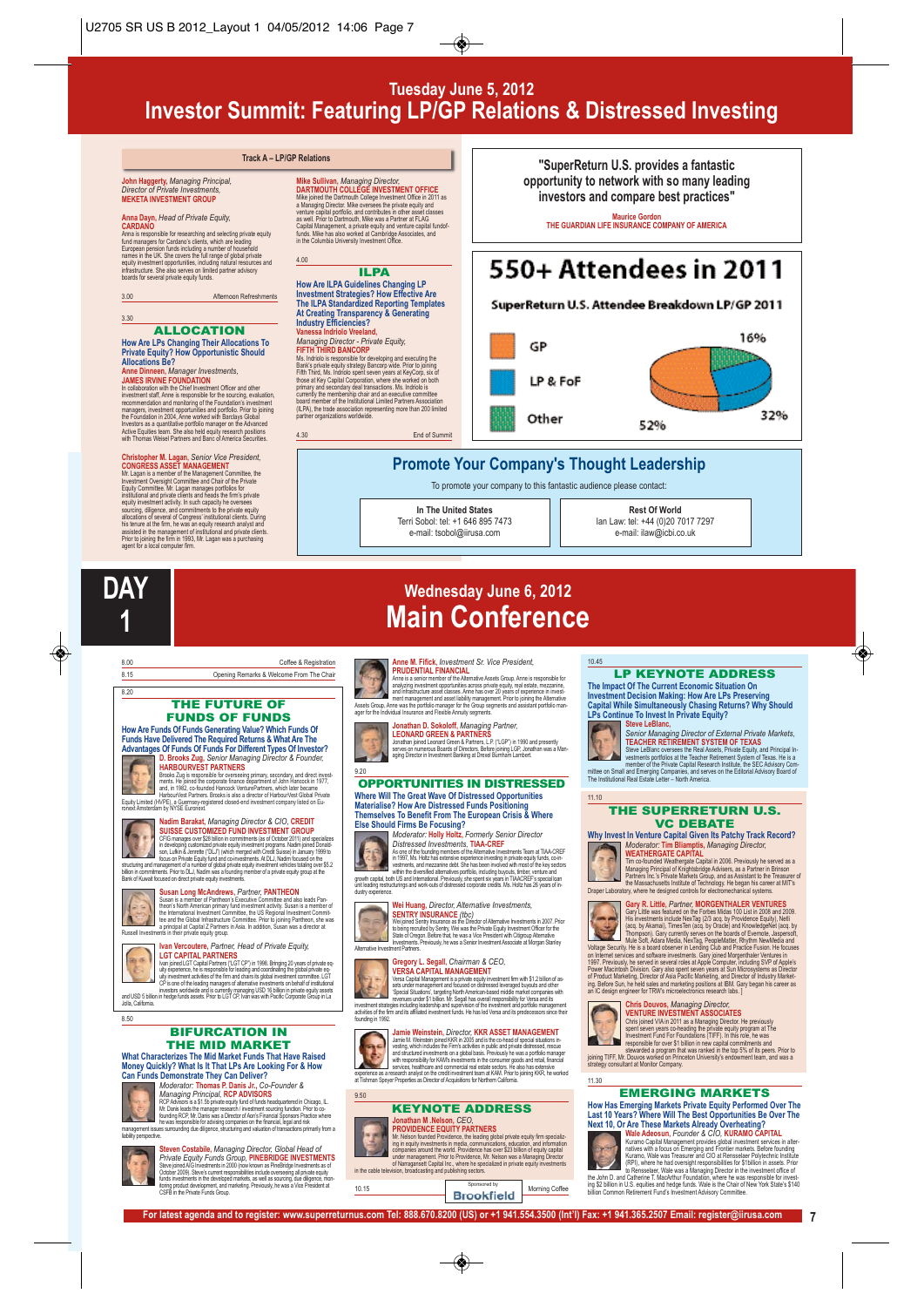

**Richard Okello, Principal, Charly Charles Manufacture (MANGEMENT)**<br>
MAKENA CAPITAL MANAGEMENT<br>
Makena Capital Management is a US\$16bn private endowment managing<br>
asses for sophisticated global institutional clients. Al Ma cisions across all private and public asset classes. Prior to joining Makena Capital, Richard Okello was a partner at Bridgewater Associates, one of the largest global Hedge Funds.



Federico Schifffrin, Senior Vice President al public ESTION<br>Federico is currently a Senior Vice President of private equity at Uniters<br>under management. Federico is responsible for all US and Latin American<br>under managemen

# **Dale Marie Hunt,** *Managing Director, Equities,* **CATHOLIC HEALTHCARE INVESTMENT**



**MANAGEMENT COMPANY**<br>Dale is directly responsible for managing the public and private equity port-<br>folios of the Catholic Healthcare Investment Management Company<br>(CHIMCO), a subsidiary of Ascension Health. CHIMCO was form

2010 to manage the investment assets of Ascension Health, as well as to offer investment<br>management services to other like-minded institutional investors. Prior to joining Ascension<br>Health in 2010, Miss Hunt served as Chie Prudential Securities.

#### SPECIAL GUEST SPEAKER U.S. ECONOMIC & POLITICAL OUTLOOK

What Is The Medium & Long-Term Outlook For The U.S.<br>Economy In An Environment Of Dizzying Sovereign Debt<br>Levels, Political Uncertainty, Contagion From The Euro<br>Crisis & Concerns About Inflation & Volatility?

#### 12.00 – 12.40

12.00



David Malpass, President, ENCIMA GLOBAL<br>
Mr. Malpass's work provides insight and analysis on global economic and<br>
political tends, with meether at research sparning equilies, fixed income,<br>
commodites and currencies. Betwe

12.40 – 1.00 Followed by panel session: **What Does The Current Economic Climate In The U.S. Mean For Fundraising, Investing, Growing Businesses & Exits?** *Moderator:* **David Malpass,** *President,* **ENCIMA GLOBAL**



# See above for biography<br>
Stephen Pagiluca, Managing Partner, BAIN CAPITAL<br>
Bain Capital is a leading global private investment firm based in<br>
Basion. Are Pagiuca iponed Bain & Company in 1982<br>
the information Partners priv



# **Bruce Zimmerman,** *CEO & CIO,* **THE UNIVERSITY OF TEXAS INVESTMENT MANAGEMENT COMPANY**

UTIMOO) for example and the nation's largest endowments.<br>
THOCO) investing over \$278, is one of the nation's largest endowments.<br>
Pension investments at Citigroup. Previously at Citigroup, Bruce had been<br>
CFO and Chief Adm



2.30

### **Tom Lister,** *Co-Managing Partner,*

**PERMIRA ADVISERS**<br>Tom Lister serves on Permira's Board and is a member of its Executive<br>and Investment Committees and its Financing Group. Prior to joining Per-<br>mina as Partner in 2005, Mr. Lister was a partner in the New

Sponsored by

**Brookfield** 

#### 1.00 Lunch **Plus! 'Meet The LP' Hosted Lunch Tables**

Sign up to share lunch and inforn *conversation with the following LPs:*

### **Susanne Forsingdal,** *Partner,* **ATP PRIVATE EQUITY PARTNERS**

**Anne Fifick,** *Investment Sr. Vice President,* **PRUDENTIAL FINANCIAL Kristine Brandt,** *Director,* **INVESCO PRIVATE CAPITAL Peter McKellar,** *Partner and CIO,* **SL CAPITAL PARTNERS Edward Lewis,** *Senior Managing Director of Alternative Assets,* **CIGNA INVESTMENT MANAGEMENT**

**Plus! VIP Hosted Lunch Table:**

**David Malpass,** *President,* **ENCIMA GLOBAL**

**Track A – Mid Market**

#### SECTOR SPECIFIC VS. GENERALIST FUNDS

**What Is The Best Way To Gain Exposure To The Mid Market? What Are The Benefits Of A Sector Specific Vs. A Generalist**

**Fund & Which Funds Are The Best Performers?**<br>**William Indelicato, Managring Director, PORTFOLIO ADVISORS**<br>**William Indelicato, Managring Director, PORTFOLIO ADVISORS**<br>member of the Funds Investment Committee. Bill has bee

**Barry Siadat, Managring Director, SK CAPITAL PARTNERS**<br>Dr. Barry B. Stadat, is Chairman of the Board of Asce**rd Performance Materials as well as**<br>Chairman of Aristech Acrylics - both components of SK Capital's \$25 billion

### **Michael W. Choe,** *Managing Director,*

3.00

**CHARLESBANK CAPITAL PARTNERS**<br>Mike joined Harvard Private Capital, the predecessor to Charlesbank Capital Partners, in<br>1997 from McKinsey & Company, where he focused on corporate strategy work in energy.<br>healthcare and me

**Wednesday June 6, 2012 Main Conference**

**Brent Belzberg, Sonior Amagning Partners ToRQUEST**<br>Brent Belzberg is the founder and senior managing partner of TorQuEST Partners - a Canadian<br>based manager of private equity function and partners in the company constrain

### CASE STUDY ON OPERATIONAL VALUE ADD

**Spencer Fleischer,** *President,* **FRIEDMAN, FLEISCHER & LOWE Aaron Money,** *Managing Director,* **FRIEDMAN, FLEISCHER & LOWE Scott Gill,** *CEO,* **MILESTONE AV TECHNOLOGIES** 3.30

#### OPERATIONAL VALUE ADD IN THE MID MARKET

With Every Manager Claiming Operational Expertise, What<br>Evidence Convinces LPs That This Is What A Term (Delivers?<br>Peter McKellar, *Partner and CIO*, SL CAPITAL PARTNERS<br>Peter started his career in investment banking at JP

**Daniel Feder, Senior Investment Manager,<br>COVARIANCE CAPITAL MANAGEMENT<br>Dan has worked in the private securities industry for 24 years as an altomey and an<br>Investor. Most recently, Dan was the Managing Director of Private** 

### **Terrence M. Mullen,** *Co-Founder & Partner,*

ARSENAL CAPITAL PARTNERS<br>ASSENAL CAPITAL PARTNERS<br>Assent Capital Partners is a leading private equity firm that invests in specialty<br>constraint, the state manufacture and function construction of complete<br>constraints of th

4.00 Afternoon Refreshments

4.30

5.00

#### LP ACCESS TO THE MID MARKET

# **How Can LPs Gain Exposure To The Top Decile Mid Market Funds? What Is The Best Way To Identify & Approach These**

# Funds?<br>Susanne Forsingdal, *Partner, A*TP PRIVATE EQUITY PARTNERS<br>Based in New York, Ms. Forsingdal serves on the advisory boards of a number of European<br>and 15 buyout and venture capital funds. Prior to pinning ATP PEP in buyout, venture, secondary, and distres<br>select emerging markets.

**Brian Gallagher,** *Partner,* **TWIN BRIDGE CAPITAL PARTNERS**

Brian Gallagher co-founded Twin Bridge Capital Partners and shares responsibility for all<br>aspects of the Firm's investment and fundraising activities. Before co-founding TBCP, Mr.<br>Gallagher was a Principal with UIB Capital

Richard E. Spencer, II, *Managing Director,*<br>BARSON CAPITAL MANAGEMENT<br>Hot Spencer co-manages Babson Capital Management's U.S. Middle Market Finance Group.<br>He has 25 years of mulativ experience. Mr. Spencer was responsible three years as a corporate loan analyst at a major New England bank

LP VIEWS ON THE MID MARKET

# **What Can Funds Do To Stand Out In An Overcrowded &**

Competitive Market? What Extra Are LPs Looking For Today?<br>Edward Lewis, Senior Managing Director of Alternative Assets<br>CIGNA INVESTMENT MANAGEMENT<br>CONDATIVES TRIGHT INTO A CONSIDENCIAL CONSIDERATION CONDITIONS<br>Incident Con

Nicolas Drapeau, Director, Private Markets, a BMC Markets, and Constantinoperation is a private composite persion paints and comparation in the state of the state of the state of the state of the state of the state of the

Kristine Brandt, Director, INVESCO PRIVATE CAPITAL<br>Kristine Brandt, Director, is involved in the quantitative and qualitative analysis of prospective<br>partneship fund investments. Prior to pining invesco Private Capital in

5.30 - 6.30<br>SuperReturn U.S. Champagne Roundtable Discussions<br>SuperReturn U.S. networking champagne roundtables provide you with the<br>ideal opportunity to meet with some of the key speakers in small groups of<br>about 15 peopl *interactive environment. Each roundtable has a dedicated topic and leader, and participants are encouraged to share their questions and expertise.*

**8 For latest agenda and to register: www.superreturnus.com Tel: 888.670.8200 (US) or +1 941.554.3500 (Int'l) Fax: +1 941.365.2507 Email: register@iirusa.com**

#### Confirmed roundtables include:<br>1 FSG **1. ESG**

- **Gordon I. Myers,** *Chief Counsel, Technology & Private Equity,* **IFC**
- **2. Technology Benjamin S. Levin,** *Partner,* **LEVEL EQUITY**
- **3. Portfolio Risk Management Jacob Yunger,** *Senior Investment Analyst,* **ONTARIO TEACHERS' PENSION PLAN**

#### *Further roundtables to be annouced*

6.00 - 7.30

**SuperReturn U.S. Networking Drinks Reception**<br>Your chance to relax with your peers after an intensive day's sessions and<br>networking. Take this opportunity to forge new business partnerships and<br>expand your network of like

7.30 End of Main Conference Day 1

**Track B – Secondaries**

#### 2.30 THE FLOOD OF SECONDARIES

**Should The Secondaries Market Be Approached Opportunistically Or Systematically & What Kind Of Returns Can Be Expected? Will Secondary Investments Outperform Primary Funds?**<br>John Wolak Mana

**John Wolak,** *Managing Director,* MORGAN STANLEY ALTERNATIVE INVESTMATE ARE AND A CONTRATES.<br>
John Wolak pined Morgan Stanley in 2002 and has 22 years of relevant industry<br>
experience. Prior to joining Morgan Stanley AR, John was a portfolio management<br>
pr

#### **Chris Perriello,** *Partner,* **ALPINVEST**

Chris is a Partner in the Secondary Investments team at Alphrivest Partners and<br>focuses on transactions in the US market. He joined Alphrivest Partners in 2007 from<br>Paul Capital Investments, where he was a Principal focuse

#### **Brendon Parry,** *Private Equity Investments,*

THE INVESTMENT FUND FOR POWDATIONS (TIFF)<br>Bendon Pary joined TIFF in 2011. He performs investment research and selects and<br>monitors external investment managers, secondary interests and direct investments,<br>focusing on TIFF

3.00

#### PRICING

# **In An Increasingly Efficient Secondaries Market, What Is The Outlook For Secondary Pricing? What Do The Discounts Look Like To NAV In 2012 Vs 2011?**

lan H. Charles, *Partner, LANDMARK PARTNERS*<br>M. Charles, *Partner, LANDMARK PARTNERS*<br>M. Charles responsible for sourcing secondary transactions, developing new structura<br>solutions and regotialing private equity investment

#### **Charles Grant,** *Partner,* **LEXINGTON PARTNERS**

Michael D. Granoff, Founder & CEO, POMONA CAPITAL<br>Pomona Capital is an international private equity investment company with approximately<br>37 billion under management. Pomona is a leading global purchaser of secondary and p

3.30

4.30

*Moderator:*

#### DIRECT SECONDARIES

**What Is Driving The Growing Interest In Direct Secondaries & Is This Trend Set To Last? How Do LPs View The Risk Return Profile?**

David Wachter, Managing Directors, WCAPTIAL PARTNERS<br>David is a founding partner of WCapital Partners. Since 2001, WCapital has been a<br>leading participant in providing private equity firms, financial institutions and corpo

*Stream Chair:* **David York,** *Managing Director,* **TOP TIER CAPITAL PARTNERS**

**Michael Kim,** *Managing Partner,*

Ken Sawyer, Managing Director, SAMITS CAPITAL<br>Ken Sawyer, Managing Director and bunder of Saints is a venture capital and<br>private equity firm focused on providing liquidity for investors and founders of private<br>promparies.

4.00 Afternoon Refreshments

**Track B – Venture Capital**

BIFURCATION OF VENTURE CAPITAL PERFORMANCE **Why Should An LP Invest In Venture Capital? If The Top Decile Funds Cannot Be Accessed, Is There A Place For LPs?**

CENDANA CAPITAL<br>Michael is the founder and Managing Partner of Cendana Capital, a next generation<br>funded-funds investing in private equity. Prior to the founding of Cendana Capital, Michael was one of the original partners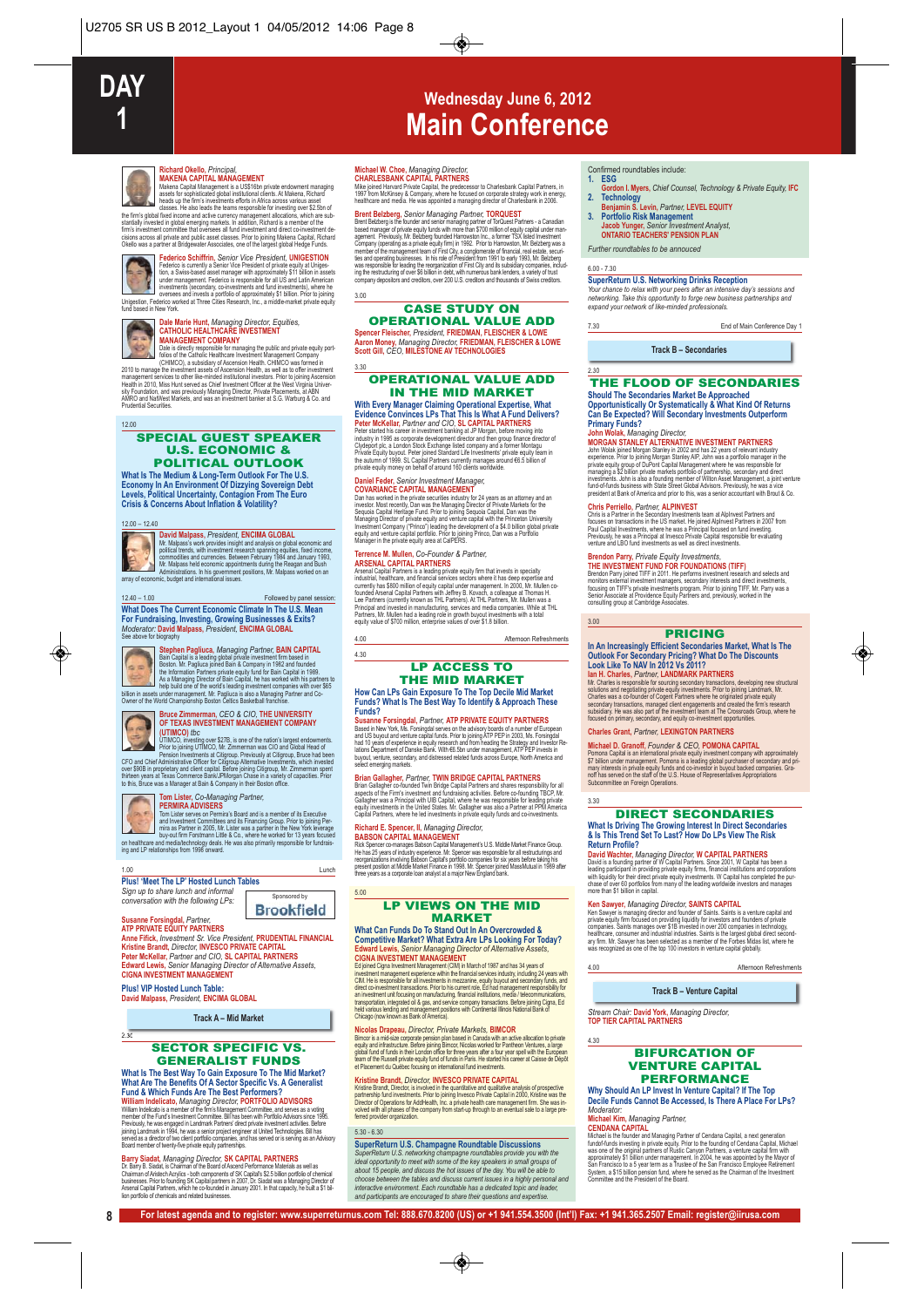# **Wednesday June 6, 2012 & Thursday June 7, 2012 Main Conference**

**Alena J. Kuprevich,** *Managing Director of Private Investments,* **VANDERBILT UNIVERSITY** Alena joined Vanderbilt University's Office of Investments in 2008 and had previously

worked with several other investment othces, including Emory University, Vanderbilt has a<br>endowment of \$3.5 billion of which approximately 40% is invested in private funds. As a<br>key member of the investment office responsi

Chris Anderson, Manager Private Equity, ALCATEL LUCENT<br>Chris Anderson serves as Manager, Private Equity for Akael-Lucent Investment<br>Management Corporation, and is also a member of the Babson College endowment<br>Private Equit

David York, Managing Director, TOP TIER CAPITAL PARTNA<br>David York is responsible for the day-to-day management of Top Tier Capital Partners,<br>and the development of the firms' funds of funds and co-investment offerings. Pri

**Brendon Parry,** *Private Equity Investments,* **THE INVESTMENT FUND FOR FOUNDATIONS (TIFF)** See page 8 for biography

5.00

# VENTURE DEAL FLOW

Where Are 1 ine Opportunities in the three Capital? What Will be<br>Replace Social Media As The Most Promising Sub Sector?<br>Jeff Bussgang, George Partner, FUYBRIDGE CAPITAL PARTNERS<br>Jeff is a General Partner at Function Capita

George Armold, Maraging Principal, KNIGHTSBRIDGE ADVISERS<br>George began his lenure at Knightsbridge in May of 2007. From 2004 until he joined<br>Knightsbridge, George was Director and Head of Venture/Growth Equity fund<br>Investm

Bruce Gibney, Partner, THE FOUNDERS FUND<br>Since Gibney has a focus on growth-stage investing and oversees the firm's noninvest-<br>ment operations. Bruce previously managed a public equities portfolio and later<br>served as Gener

#### 5.30 - 6.30

**SuperReturn U.S. Champagne Roundtable Discussions** See page 8 for more details

6.00 - 7.30

**SuperReturn U.S. Networking Drinks Reception**

7.30 End of Main Conference Day 1

**Track C – Debt Financing & Distressed**

#### 2.30 HOW TO ACCESS DISTRESSED **OPPORTUNITIES**

**Where Are The Best Opportunities In The Distressed Space? How Do The Opportunities In Distressed Debt, Turnarounds & Distressed Debt For Control Compare?**

**Frank Brenninkringery, Managing Director,<br>Mr. Brenninkringer is a Managing Director of Performance Equity and a member of its<br>Mr. Brenninkringer is a Managing Director of Performance Equity and a member of its<br>Investment** on making both partnership and direct investments. Prior to joining GEAM in 2000, Mr. Brenninkmeyer held various operational positions at one of Europe's largest retailing organizations.

**Eduard Lemle, Senior Investment Professional, Asset Management,**<br>SWISS RE AMERICA HOLDING CORPORATION<br>Eduard overses the private equity fund investment activities in the Americas at Swiss<br>Re. Prior to pixing Swiss Re, he

Ross Gattin, CEO & Managing Partner, PROPHET EQUITY<br>Mr. Gattin is focused on Holistic Value Creation - dentifying, making, managing and<br>realizing a portfolio of control investments in strategically viable, asset intensive.

#### OPPORTUNITIES IN REAL ESTATE & FINANCIAL **SERVICES**

*Speaker TBD,* **FIVE MILE CAPITAL PARTNERS**

3.30

3.00

### ARE FEES ROBBING THE LP OF RETURNS IN ALTERNATIVE ASSET INVESTING?

**How Has The World Changed Since 2008 For Institutional Investors In Alternative Assets? What Are The Real Net Returns You Can Expect Today And How Do The Best Investors Manage These Allocations? The Future Of** Alternative Investing Without Fees...Is It Possible?<br>Jim Watson, Ch*airman & CEO,* ALIGNMENT FINANCIAL SERVICES<br>David Turner, *Marnaging Director, Head of Private Equity,*<br>THE GUARDIAN LIFE INSURANCE COMPANY OF AMERICA

#### 4.00 Afternoon Refreshments

**Track C - Sectors**

#### **HEALTHCARE**

**How Can You Best Navigate The Uncertainty To Achieve** High Returns? What Are: The Most Profitable Study<br>Paul B. Queally, Co-President, WELSH, CARSON, ANDERSON & STOWER<br>Mr. Queally gined WCAS in January 1996, and since 2000, he has severe to the big<br>imit stangement Committee a

Doug Schillinger, Managing Director, DW HEALTHCARE<br>Belore joining DWHP, Doug worked for Bain & Company. While these, Doug led<br>strategic due diligence efforts as part of Bain's Private Equity Group. He evaluated<br>investment

5.00

4.30

#### **DEBATE The House Believes That No One Is Ever Going To Make Any Money Out Of Cleantech**

Erik G. Straser, General Partner, MOHR DAVIDOW<br>Erik Straser is passionale about driving immudion and works dosely with<br>entispreneurs to grow early stage companies into market leaders. For nearly 15 years<br>the heats played a

5.30 - 6.30

7.00 - 8.15

**SuperReturn U.S. Champagne Roundtable Discussions** See page 8 for more details

6.00 - 7.30 **SuperReturn U.S. Networking Drinks Reception**

End of Main Conference Day 1

**Main Conference Day Two - Thursday June 7, 2012**

LP CLOSED DOOR

### **BREAKFAST**

## **Open Only To Pension Plans, Foundations, Endowments, DFIs, ILPA Members & SWFs**

*This session will be an opportunity for institutional investors to interact, pool knowledge and learn from each other. Compare notes on performance, LP/GP relations & portfolio management. To register, please email Laura Griffin at lgriffin@icbi.co.uk. Your hosts will include:*

**Jacob Yunger,** *Senior Investment Analyst,* **ONTARIO TEACHERS' PENSION PLAN**

### **David Turner,** *Managing Director, Head of Private Equity,* **THE GUARDIAN LIFE INSURANCE COMPANY OF AMERICA Rakesh Saraf,** *Portfolio Manager, Private Investments,* **ALBERTA TEACHERS' RETIREMENT FUND (ATRF)**

8.00 Coffee

8.15 Opening Remarks & Welcome From The Chair

#### 8.20 REVIEW OF EU CRISIS, SOVEREIGN & CORPORATE **DEBT: WHERE ARE WE TODAY?**<br>Edward I. Altman. Max L. Heine Professor of Finance.



9.10

**Edward 1. Altman, Max L. Heine Professor of Finance,<br>
MYU STERN SCHOOL OF BUSINESS<br>
Professor Altman has an international required on as an expert on conportation<br>
bass named Lareate 1984 by the Hautes Eudes Commercials F** 

### LEADERSHIP AND CHANGE: REINVENTING BUSINESSES WHEN TIMES ARE TOUGH

**Express Madon, Senior Managing Partner, and he has held several serient DC CONCTICLD<br>Cyrus is a Senior Managing Partner, and he has held several serient<br>managing Partner, and he has held several serience in contract of Br** 

### LP CONFIDENTIAL

**What Are LP Expectations Of Private Equity Returns & How Do They Plan To Alter Their Allocations In Response? What Are** The New Ways LPs Are Using To Access The Asset Class®<br>
Jane Rowe, Senior Vice President, Teachers' Private<br>
Capital, ONTARIO TEACHERS' PENSION PLAN<br>
Assembly Western Western Cleanes Private Graphs, and Private<br>
Assembly ap

**For latest agenda and to register: www.superreturnus.com Tel: 888.670.8200 (US) or +1 941.554.3500 (Int'l) Fax: +1 941.365.2507 Email: register@iirusa.com 9**



9.35

**RANSIN STATE FORTION MATAGET PROFILE AND ARRELLANSING MATAGET AND A PROFILEM STATE A CHEFRA TRACHERS TO THE PROFILEM STATE AND RESPONSING THE STATE RESPONSING THE STATE AND A PROFILEM STATE AND A PROFILEM STATE AND A PROF** positions at Dresdner Bank as Dealer - Money Markets and Fixed Income Securities and he started his career as a fixed income and currency trader at American Express.

George Wisson has been active in the investment field for over thirty-five<br>gears. Mr. Wilson is currently Chief Investment field for over thirty-five<br>years. Mr. Wilson is currently Chief Investment Cificer for The Boston<br>F



Takeshi Shirasaka, *Head of Private Equity,*<br>NLI INTERNATIONAL<br>Takeshi Shirasaka has led the private equity program for Nippon<br>Life Insurance, the largest Japanese life insurer, from its New York<br>office since 2007. Prior t

10.05

#### REGULATION

**How Will Private Equity Evolve In A More Heavily Regulated Landscape? What Will Be The Impact On Ultimate Returns Of New Regulations Such As Dodd Frank, Fatca, Basel III, Solvency II? How Do LPs See The Changing Regulatory**



Environment?<br>
UII Fricke, Formerly Chairwoman,<br>
TRIANGLE VENTURE CAPITAL GROUP<br>
TRIANGLE VENTURE CAPITAL GROUP<br>
TRIANGLE VENTURE CAPITAL GROUP<br>
pass Private Equity and Venture Capital Association (EVCA) during the<br>
pass Pr

**John J. Suydam**

*Chief Legal and Compliance Officer,*

APOLLO GLOBAL MANAGEMENT<br>
Mr. Suydam joined Apollo in 2006 and serves as the Chief Legal<br>
and Compliance Officer of the firm. From 2002 through 2006, Mr.<br>
and Compliance Officer of the firm. From 2002 through 2006, Mr.<br>
Mr

10.30 Morning Coffee **Including LP/GP Structured Speed Networking**



Analyst Perspective:<br>Mark Gilman,<br>Managing Director,<br>THE BENCHMARK CO<br>Mark Gilman has been an oil analyst for more than 25 years. His<br>hark Gilman has been an oil analyst for more than 25 years. His<br>coverage has focused on  $\overline{\phantom{a}}$ 

also includes selective work within the exploration and production,<br>and independent refiner sectors. Mark joined Benchmark in February 2004, having been a<br>First Albany the prior two and a half years. On several occasions,

11.20 – 11.30



**David I. Foley, School Analytics**<br> **Senior Managing Director**,<br> **BALCKSTONES**<br>
David Febre is a Senior Managing Director in the Private Equity Group and<br>
Decord Blackstone Energy Pathers. M. Foley is a Senior Managing Dir

#### $11.30 - 11.50$

Followed by panel session:<br>How Has The Energy Market Changed & What Is The Need<br>For Private Capital In This Sector? What Are The Benefits Of<br>Private Equity Vs. Public Equity Vs. Buying Commodities?<br>Is It Time To Invest In

**Michael E. McMahon,**<br>Consider and Consideration and the property of the Brown of the SNC of Managing activities. Mr.<br>McMahon's inseppositele for co-managing Pine Brook's energy investing activities. Mr.<br>McMahon's energy i

*Moderator:* **Mark Gilman,**  *Managing Director,* **BENCHMARK CO** See above for biography

**David I. Foley,**  *Senior Managing Director,* **BLACKSTONE** See above for biography

# Mark Barnard,<br>Managing Director, Private Investment,<br>HOWARD HUGGHES MEDICAL INSTITUTE<br>IN Remark manages a \$50 billion investment portiolio that includes private equity,<br>WE Barnard manages a \$50 billion investment portiolio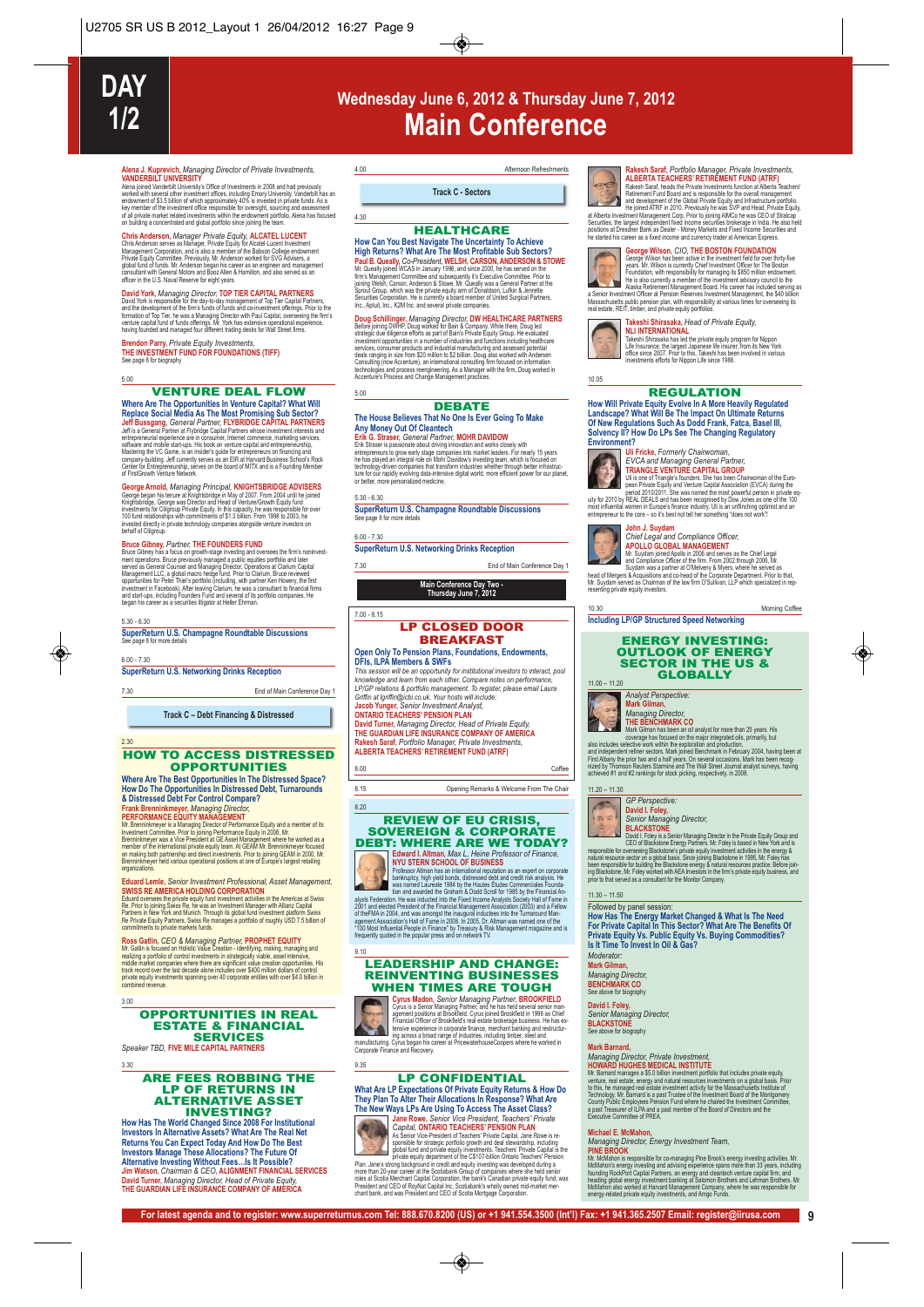11.50

# **Thursday June 7, 2012 Main Conference**

#### THE BILLION DOLLAR QUESTION

**Is Private Equity A Force For Good? Does Private Equity Really Add Value & Create Employment Over The Long Term? Heather Slavkin Corzo,** *Senior Legal Policy Advisor,*

Arth-CIO Chica chica state and & Policy Advisor for the AFL-CIO Office of Investment.<br>She's the lead policy advisor on franchal regulatory profinition the AFL-CIO and to state and conservations of<br>conservation to the prope

Selart Coursel at BISYS Hund Services.<br> **CENTER FOR ECONOMIC AND POLICY RESEARCH**<br> **CENTER FOR ECONOMIC AND POLICY RESEARCH**<br> **CENTER FOR ECONOMIC AND POLICY RESEARCH**<br>
2010 after endy years as Protessor in the School of M

#### 12.20

**INTERACTIVE POLLING PANEL** *Providing a snapshot of the industry's thinking in real time, with Brooks Zug*

of HarbourVest Partners at the helm, this session will allow the audience to<br>vote on the questions that matter.<br>Moderator: **D. Brooks Zug,** Senior Managing Director & Founder,<br>**HARBOURVEST PARTNERS** See page 7 for biograph



### **Scott Kleinman,** *Lead Partner, Private Equity,*

APOLLO GLOBAL MANAGEMENT IN THE STATE OF THE PRESENT OF THE PART OF THE STATE OF THE PRESENT OF THE SCONSING INTERFERING TO A CONTROLLOGY THE STATE OF THE WAS CONSIDERED THE SCONSIDE CONTRACT OF THE WAS CONSIDERED TO A CON

Pete Starva has been actively involved with measures in Support (SAR)<br>The Starva has been actively involved with measures in Capangel Copalis Starty<br>Starva Capanda (SAR) and the Starva set with GTCR Colder Raters, where th

**David Mussafer,** *Managing Partner,* **ADVENT INTERNATIONAL**

#### 1.00 Lunch

2.30

**Plus! 'Meet The LP' Hosted Lunch Tables**

*Sign up to share lunch and informal conversation with the following LPs:* **Takeshi Shirasaka,** *Head of Private Equity,* **NLI INTERNATIONAL Mark Barnard,** *Managing Director, Private Investment,* **HOWARD HUGHES MEDICAL INSTITUTE Dale Marie Hunt,** *Managing Director, Equities,* **CATHOLIC HEALTHCARE INVESTMENT MANAGEMENT COMPANY Rakesh Saraf,** *Portfolio Manager, Private Investments,* **ALBERTA TEACHERS' RETIREMENT FUND (ATRF) Jeffry Haber,** *Controller,* **COMMONWEALTH FUND**

Plus! VIP Hosted Lunch Table<br>Edward I. Altman, Max. L. Heine Professor of Finance,<br>NYU STERN SCHOOL OF BUSINESS<br>Mark Gilman, *Managing Director,* THE BENCHMARK CO<br>Elieen Appelbaum, Senior *Economist, CENTER FOR ECONOMIC*<br>A

#### **Track A – LP Perspectives**

*Stream Chair:* **Mark O'Hare,** *Managing Director,* **PREQIN**

#### REAL ASSETS

# **How Are Sophisticated LPs Changing Their Allocation To Real Assets Within A PE Portfolio? What Is The Best Way To Gain Exposure?**

**John Anderson,** *Head of Corporate Finance Origination* **JOHN HANCOCK**<br>John directs the US indus

John drecks the US industry teams at John Hancock in the origination and management of invest-<br>ments in public bonds, private placement debt, and private equity. This group currently manages a<br>portfolio of over US\$ 80 bill

### **Michael Flood,** *Managing Director,* **NORTHLEAF CAPITAL PARTNERS**

Mr. Flood manages Northleaf's London office and is a member of the Investment Committee.<br>He oversees the origination, evaluation and monitoring of primary and secondary fund invest-<br>ments and direct co-investments and is p

**Kaarina Suikkonen,** *Head of Private Equity,* **FERI TRUST** See page 6 for biography

#### **Thomas F. Carrier,** *Partner,* **OFFIT CAPITAL ADVISORS**

**Bob Gold,** Executive Vice President, RIOGEPVOOD ENERGY<br>Bob Gold, has been a Senior Executive of Ridgewood Energy since 1987. He is also the President of CEO of Ridgewood Capital, Ridgewood Energy manages a series of Inves

3.00

### CO-INVESTMENTS

**Understanding The Complexity Of Co-investment Deals: How Many LPs Have The Required Resources In-House, What Deals Are Made Available & How Do LPs Balance Concentration Risk**

**Against Savings In Fees?** *Moderator:* **Jenny Zeng,** *Managing Partner,*  **MAGIC STONE ALTERNATIVE INVESTMENT**

Stephen J. Kelly, *Managing Director,*<br>Bla**ACKROCK PRIVATE EQUITY PARTNERS**<br>BlaACKROCK PRIVATE EQUITY PARTNERS<br>has helped build the business into a SR-4 billion AllM, global, diversified private equity<br>investment (rorgam,

### **David Andryc,** *Managing Director,* **AUDA PRIVATE EQUITY** David Andryc founded Auda's private equity co-investment practice in 2001. He has more than 22 years of private equity experience on both the GP and LP sides of private equity,

and has had responsibility for thordiasing; sourcing, negotialing, and closing direct- and convest-<br>ments; monitoring portfolio companies; and overseeing liquidity events. Previously,<br>Mr. Andryc was a partner at Behrman Ca

**Delaney Brown, Head of the Americas, HERMES CPE<br>Delaney is responsible for all Hermes GPE's private equily manager relationships in<br>the Americas and for coordinating the sourcing, due diligence and monitoring of funds<br>and** 

Randal W. Ralph, Ma*naging Director, Private Equity Funds,*<br>NORTHWESTERN MUTUAL CAPITAL<br>MCRISHIP (STATE) AND STATE AND STATE AND STATE AND INTERFERING INTERFERING INTERFERING<br>underwords dred investments: IG debt private pl Distressed, and Line<br>and lending experient<br>3.30

#### RE-UPPING

# **What Makes An LP Decide Not To Re-Up With An Existing GP? Understanding The Process By Which LPs Rationalize Their<br>Portfolios & Who Will The Ultimate Winners & Losers Be?**

**Portfolios & Who Will The Ultimate Winners & Lossers Be?**<br>**George Siguler, Managing Director & Founding Partner,<br>SIGULER GUFF & COMPANY<br>Ceaps W Siguler Signes Conception the firm's private equity investment<br>Ceapsy and is** 

**Jamie Johnson,** *Director of Private Equity,* **HIRTLE CALLAGHAN** Hirtle Cailaghan is a provider of outsourced CIO services to institutions and private clients<br>based outside Philadelphia. Jamie was previously with Paul Capital Investments' fund-of-<br>funds team in San Francisco, was head o

Brian Welker, Anvestment Director, ALLLANZ CAPITAL PRATTAERS, Inc.,<br>Brian Welker leads the Americas investing activities of Allianz Capital Partners, Inc.,<br>the private equity fund investing division of Allianz Capup, a lea

**John G. Morris,** *Managing Director,* **HARBOURVEST PARTNERS**<br>John Moris joined the Firm in 1996 and is a managing director specializing in U.S.<br>buyout, venture, and mezzanine partnership investments. John joined the Firm fr

4.00 Afternoon Refreshments 4.30

#### TRENDS IN OUTSOURCING **What Are The Drivers Behind Increased Outsourcing Of**

# **Investment Decision Making? A Comparison Of Various**

Outsourcing Models: What Has Worked Woll, & What Not So Well?<br>Leffry Haber, Controller, COMMONWEALTH FUND<br>commonwealth Fund, aprivate louradistin that seeks to move the United States twarts a high<br>performance health care s

Bruce Millier, Managring Director, INVESTURE<br>Bruce Miller joined Investure in April 2004 and manages investments in the private asset<br>classes inducing venture capital, buyouls, and real estate. Prior to linvesture, Bruce w

Daniel Amir, Vice President, BNY MELLON<br>Daniel son the BNY Mellon Allemative Investment Services' business development team<br>and is responsible for developing and growing new business relationships for our private eq<br>uly an

### THE SUPERRETURN U.S. FUNDRAISING GAME

Brand new for 2012, **ARROW MICHATORY**<br>
Brand new for 2012, alterdates will have the chance to learn how LPs really<br>
think when it comes to selecting a fund. In small groups, attendees will choose<br>
from a selection of anony

**Simone Brands,** *Director,* **AMALA PARTNERS**

6.00 - 7.30

5.00

**SuperReturn U.S. Networking Drinks Reception**<br>Your chance to relax with your peers after an intensive day's sessions and<br>networking. Take this opportunity to forge new business partnerships and<br>expand your network of like 7.30 End of Main Conference

### **Track B – Emerging Markets**

*Stream Chair:* **Anselm Adams,** *Director, Senior PE Portfolio Manager,* **PECA** 2.30

#### **CHINA**

How Do LPs Overcome Investing Challenges Including<br>Proliferation Of RMB Vehicles, Selecting From The Vast Pool<br>Of GPs, Governance & Transparency?<br>Melissa Ma, Co-Founder and Managing Partner,<br>ASIA ALTERNATIVES MANAGEMENT<br>Ms

**10 For latest agenda and to register: www.superreturnus.com Tel: 888.670.8200 (US) or +1 941.554.3500 (Int'l) Fax: +1 941.365.2507 Email: register@iirusa.com**

investor relations, market research and back office functions. Prior to launching Asia<br>Alternatives, Ms. Ma was a Director at Hellman & Friedman LLC ("H&F"), a San<br>Francisco-based private equity firm. Ms. Ma was involved w

### **Stuart Schonberger,** *Managing Director, Head of Investor Relations,*

CDH INVESTIMENTS<br>Scholberger is one of the founding partners of CDH China Management Company Limite<br>("CDH Investments"), He is the principal liaison between the investment team and the<br>firm's nearly 100 global institutiona

### **Xiao Zhang,** *Executive Vice President,*

SHENZHEN CO-WIN VENTURE CAPITAL INVESTING THE STATIST CO-VIRGIT CO-VIRGIT CO-VIRGIT CO-VIRGIT CO-VIRGIT CONTE<br>OC ZARANJ COMENT CONTENT CONTENT CONTENT CONTENT CONTENT CONTENT CONTENT CONTENT CONTENT CONTENT CONTENT CONTENT

Lay Hong Lee, Managing Director, EAGLE ASIA PARTNERS<br>Ms. Lee is a founding partner of Eagle Asia Partners, an independent fund of funds<br>transparent firm that focuses on private equily investments in the Asian region. Ms.<br>L

#### INDIA

# **Why Has India Disappointed & What Do We Need To Encourage More Exits & More Top Quartile Returns? How Is The Structure Of Private Equity Funds & GP Professionalism**

3.00

**Changing?**<br>Moderator: David Pierce, CEO, SQUADRON CAPITAL<br>David Pierce has worked in East Asian business, investment management and private<br>David Pierce has worked in East Asian business, investment management and private

Anubha Bhrivastava, Maragingo Director, Asia, CDC GROUP<br>COC Group pic is a fund of funds business owned by the British Government that invests in<br>the developing economies of Africa, Asia and Latin America. Anubha is respon

# **Sumir Chadha,** *Co-Founder and Managing Director,* **WESTBRIDGE CAPITAL** *and Chairman,* **INDIAN PRIVATE EQUITY AND VENTURE CAPITAL ASSOCIATION (IVCA)**

Sumric Chadha has over 14 years of venture caplial, private equity and public<br>linestment experience in India and Asia, and currently serves as the Chairman of the<br>Indian Private Equity and Venture Capital Association (IVCA

3.30

**Rahul Bhasin,** *Managing Parther,*<br>BARING PRIVATE EQUITY PARTNERS INDIA<br>Rahul is a member of the Investment Committee of several Baring funds in India and<br>Russia. Rahul has been an advisory board member of the ING group i

Akhil Awasthi, Managoing Partner, TATA CAPITAL<br>Akhil Asa over 13 years of private equity experience in India, and 21 years of experience<br>In financial services spanning asset management and corporate banking. Akhil was one<br>

#### LATIN AMERICA **What Opportunities Can Be Found in Brazil? What Lies Beyond Brazil & How Should One Best Approach Other Latin American Markets?**<br> **Latin American Markets?**<br> **Federico Schiffrin,** Senior Vice President, UNIGESTION

Federico Schiffrin, Senior Vice President, UNIGESTION<br>Federico is currently a Senior Vice President of private equity at Unigestion, a Swissbase<br>asset manager with approximately \$11 billion in assets under management.<br>Fede

#### **Christopher Meyn,** *Head Portfolio Manager of Private Equity,*

GAVEA INVESTIMENTOS<br>Christopher Meyn joined Gávea Investmentos in January 2006 and is the Partner<br>responsible for the day-to-day management of the Gávea Investment Funds (Private<br>Equity) Group, Previously, Christopher serv Globalvest Management Company.

**Juan Carlos Felix, Managing Director, THE CARLYLE GROUP**<br>Juan Carlos Felix is a Managing Director foused on buyout opportunities in South<br>America. He is based in Sao Paulo, Brazil. Prior to joining Carlyle, Mr. Felix was South America in the media industry.

| 4.00 | Afternoon Refreshments |
|------|------------------------|
| 4.30 |                        |

#### THE BRIC DEBATE

How Are LPs Changing Their Allocations Within The BRIC<br>Economies? How Do They Analyze The GP Environment,<br>Deal Flow, Exit Opportunities & Return Expectations? What<br>Are The Most Important Factors To Consider When<br>Allocating

**Shad F. Azimi,** *Managing Partner,* **VANTERRA CAPITAL**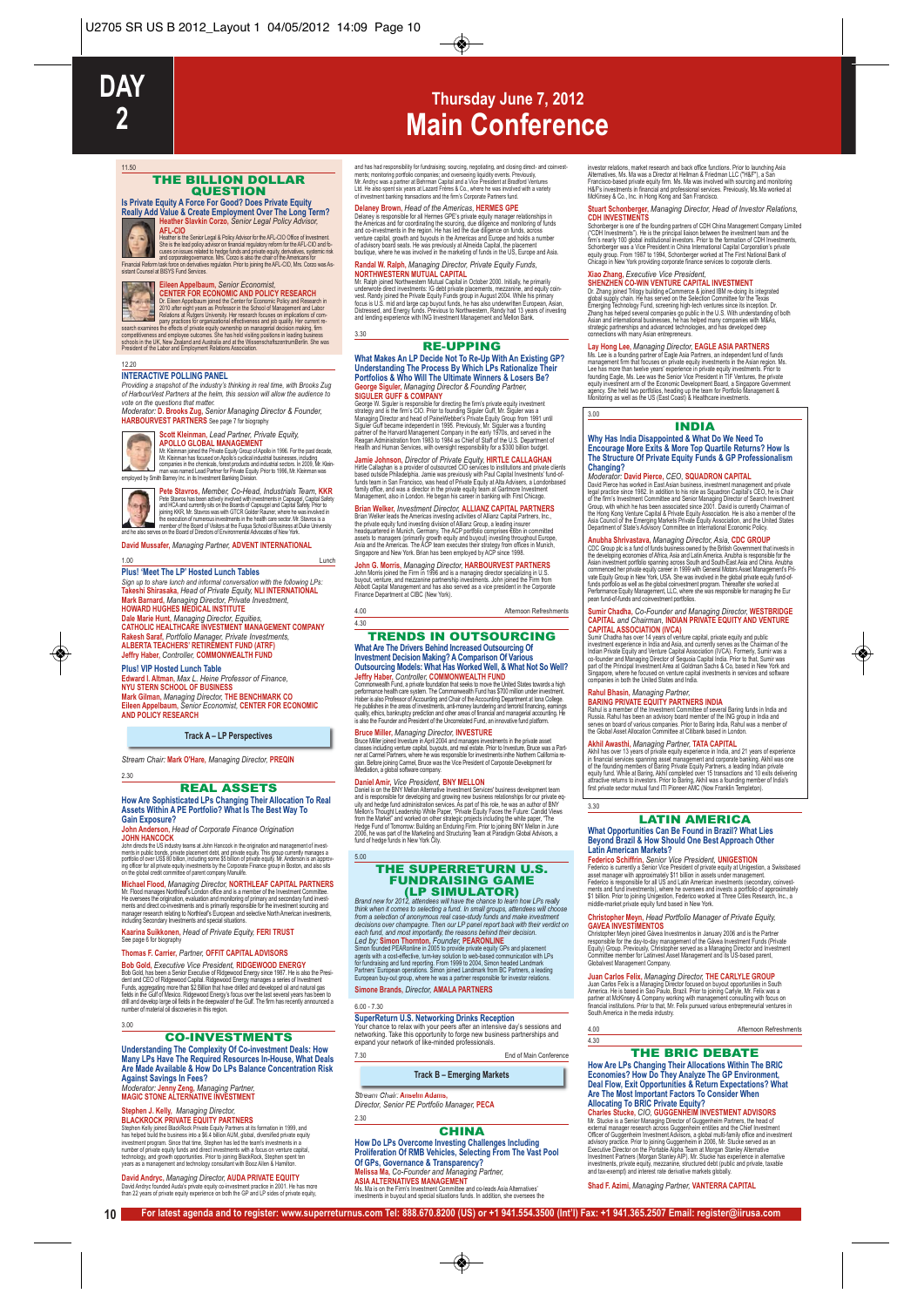

5.00

# **Thursday June 7, 2012 & Friday June 8, 2012 Main Conference**

#### BEYOND BRIC

**How Can You Best Source & Access Opportunities In Emerging Markets Including CEE, South East Asia, Middle East & Africa? What Do These Markets Offer That The BRICs Don't? Dale Marie Hunt,** *Managing Director, Equities,* **CATHOLIC HEALTHCARE INVESTMENT MANAGEMENT COMPANY**

See page 8 tor bography<br>**Perta** Salesmy, *Partner & COO*, **ALPHA ASSOCIATES**<br>ALPHA Associates is an independent private equity fund-of-lunds manager based in<br>Zurich, Switzerland, with USD 20 assets under management. ALPHA

Kevin Johnson, Managing Partner, LIBERTY GLOBAL<br>Kevin has more than 20 years experience in emerging markets and emerging markets pri-<br>value equity, in 2002, he co-founded Liberty Global Partners, a placement firm focused o

#### 6.00 - 7.30

**SuperReturn U.S. Networking Drinks Reception**

7.30 End of Main Conference Day 2

# **Main Conference Day Three - Friday June 8, 2012**

#### LP/GP FUNDRAISING DAY

8.00 Coffee

### 8.10

**Opening Remarks & Welcome From The Chair Kevin Nee,** *President of Wilshire Private Markets,* **WILSHIRE ASSOCIATES**

#### 8.15

#### NEW DATA – UPDATE ON THE CURRENT ROUND OF FUNDRAISING

**How Much Capital Is Set To Be Raised In 2012/2013? What Are GP Expectations Of Fundraising & How Much Capital Is Actually Available?**



### **Andrea Auerbach,** *Managing Director,*

CAMBRIDGE ASSOCIATES<br>
Andrea is currently head of the firm's U.S. private equity research practice.<br>
Prior to that, she led the firm's EUS. private equity research practice<br>
research practice. Prior to pointing Candindge A

#### 8.45 NEW DATA – LP ALLOCATIONS TO PRIVATE EQUITY

**One GP's Research Shows LP Commitments Will Stay Dramatically Down From the Peak. What Are the Implications for the Coming Cycle? Bob Brown,** *Managing Director,* **ADVENT INTERNATIONAL**

#### 9.05 RAPID RESPONSE SESSION: RETURNING TO MARKET

**How Easy Is It Going To Be For Returning GPs? Is A Previous Relationship Strong Enough In The Current Climate? What Can**



**You Do To Position Your Fund Above The Crowd?**<br>
Moderator: **Marke, OHEARE, Market All the Crowd**?<br>
Mark O'Hare is Founder and Managing Director of Preqin, the alternative<br>
assets information service.<br>
The market of the pr

### **Louis Trincano,** *Advising Partner,* **ACCESS CAPITAL PARTNERS**



# **Jeffrey Burgist, Partner, ADAMS STREET PARTNERS**<br>Jeff is a Patter primary specializing in buyout & growth capital, mezza-<br>inte and distressed debt fund investments. He is responsible for managing<br>relationships with severa



CAMBRINDGE ASSOCIATES<br>
CAMBRINDE CAMBRING Associates in 2008 from Lehman Broth<br>
rest, where she was as an investiment banker in the firms Menio Park<br>
Technology Group and New York Communications and Media Group.<br>
Pre-Shott

### FUNDRAISING IN THE MID MARKET

**What Kind Of Differentiation Are We Seeing In The Mid Market? How Are Mid Market Funds Specializing & Which**



9.25

**Funds Are Generating The Highest Returns?**<br> **Example 19 Béla Szigethy, Co-C-EO, THE RIVERSIDE COMPANY**<br> **Béla Szigethy, Co-C-EO, THE RIVERSIDE COMPANY**<br> **Example 19 Companies** at the smaller end of the middle mar-<br>
th



**EVITH PROPRET CONSIDENTS AND A SERVEM AND A SERVE A SERVE A SERVE A PROPRET CONSIDENT AND A SERVE A CONSIDENT CONSIDENTS CONSIDER SURFACE AND A SERVE A CONSIDER SURFACE AND A CONSIDER SURFACE TO A CONSIDER A CONSIDER AND** 

### KEYNOTE ADDRESS

**Glenn Hutchins,** *Co-Founder and Managing Director,* **SILVER LAKE** Mr. Hutchins has spent his business career investing in the most rapidly growing and dynamic companies in the U.S. and around the world. Mr.

Turumas is active in public and charakter service. He served in Christian Christian Christian Christian Christian Christian Christian Christian Christian Christian Christian Christian Christian Christian Christian Christia

10.20 Morning Coffee

#### NEW ACADEMIC RESEARCH: FUNDRAISING PERFORMANCE

**Insight Into New Approaches & Methods To Highlight True**



9.55

10.40

Outperformance & Help GPs Demonstrate Effectively &<br>
Objectively Their Strengths To LPs<br>
POISE (The CHARIS<br>
POISS COMET CONSIDER THE CONSIDER CONSIDER THE CONSIDERATION<br>
Professor Oliver Gottschalg, *Professor,* HEC PARIS<br>

#### 11.20 GETTING TO FIRST CLOSE

#### **What Incentives Are GPs Using To Cement The First Commitments? What Impact Is This Having On Fundraising As A Whole?**





11.50

Moderator:<br>
Radph Money, Managing Director,<br>
Radph Money, Managing Director,<br>
Radph Money, Managing Director,<br>
Radph Money, Managing and national resurces the hasten finitive<br>
Capital, an enganization that locuses solely o

# **Richard Kunzer,**

**Partner,<br>
BC PARTNERS<br>
Richard joined BC Partners in the Investor Relations team in 2008<br>
Richard Steps and Fried Header Steps and Friedlander<br>
Investment Management, Credit Suisse and Partnas Asset Management.<br>
Investmen** 

### EXCLUSIVE DATA: NEW SOURCES OF CAPITAL

**How Much Further Afield Do GPs Have To Go To Fundraise? Where Are The New Sources Of Capital & What Are They**

**Looking For?**<br><mark>Mark O'Hare,</mark> *Managing Director*, **PREQIN**<br>See above for biography

1220<br>SUPERRETURN U.S. DELEGATE QUICKFIRE SHOWCASE<br>In this informal session, delegates will have 90 seconds to promote their<br>thank to a panel of LPs without using fund data, statistics or over tompar-<br>isons to other funds.

See page 8 for biography

**John Anderson,** *Head of Corporate Finance Origination,* **JOHN HANCOCK**  See page 10 for biography

**Brian Welker,** *Investment Director,* **ALLIANZ CAPITAL PARTNERS**  See page 10 for biography

12.40 Lunch

#### **Plus! 'Meet The LP' Hosted Lunch Tables** *Sign up to share lunch and informal conversation with the following LPs:*

**Daryl B. Brown,** *Director, Private Markets Group,* **DUPONT CAPITAL MANAGEMENT**

**Elvin Lopez,** *Director, Alternative Investments,* **METLIFE INVESTMENTS**

**Plus! VIP Hosted Lunch Tables: Andrea Auerbach,** *Managing Director,* **CAMBRIDGE ASSOCIATES**

**For latest agenda and to register: www.superreturnus.com Tel: 888.670.8200 (US) or +1 941.554.3500 (Int'l) Fax: +1 941.365.2507 Email: register@iirusa.com 11**

**Oliver Gottschalg,** *Professor,* **HEC PARIS**

**PLACEMENT AGENTS**<br>How Has The Role of The Placement Agent Changed In The<br>Current Fundraising Environment? What Lessons Can The<br>RET Current Fundraising Environment? What Lessons Can The<br>Relly Deponde, *Partner*, **PROBITAS** 

### **Jennifer Cho Rinehart,** *Managing Partner,*

2.00

**MVISION PRIVATE EQUITY ADVISERS**<br>Jennifer Cho Rinehart, having joined MVision at its foundation, is a highly experienced<br>private placement advisor with a strong investment banking background. Jennifer<br>manages and oversees America, as well as maintains her limited partner relationships with the endowment, foundation, pension and insurance community.

**Robert E. Mast, Managring Directory MONUMENT CROUP**<br>Mr. Mast, prior to joining Monument Group in February 1996, was a consultant at<br>Cambridge Associates, inc. Prior to joining Cambridge Associates, Mr. Mast had been Vice<br>

**Cathleen M. Ellsworcht,** *Managing Director,***<br>FIRST RESERVE CORPORATION<br>FIRST RESERVE CORPORATION<br>Reserve in 1990. Ms. Ellsworth has overall responsibility for the firm's marketing.<br>Andraising and investor relations activa** 



A series of 5 minute showcases from the nising stars in private equity. We<br>asked our LP contacts at SuperReturn to name the organizations and individuals who they think had dealt admirably with the economic crisis and are<br>

**Jeff Fagnan,** *Partner,* **ATLAS VENTURE**<br>Jeff Fagnan is a Partner in the lechnology group at Atlas Venture, and focuses on very<br>early stage projects. Jeff was the lead and founding investor in several companies<br>including Da

#### **Frank Baker,** *Managing Director,* **SIRIS CAPITAL GROUP**

Mr. Frank Baker is a Managng Director and a Founding Partner of Sins Capital Group<br>ILLC ("Sins"), the predecessor fund of which was formed in 2006. Sins is a middle<br>market private equily firm focused on deep value, control

**James Outland,** *Managing Partner,* **NEW CAPITAL PARTNERS** New Capital Partners is a private equity firm focused on control investments in high<br>growth companies in the healthcare, financial services and business services<br>industries primarily located in the Southeast and Texas. Jam

#### THE DOS & DON'TS OF FUNDRAISING

**LPs Share Some Common Mistakes, Fundraising Horrors & Lessons Learned For The IR Team**



3.00

**Example 10 Pays Director, Alternative Investments,<br>
Elvin is responsible for MeILIFS<br>
Elvin is responsible for MeILIFS<br>
Elvin is responsible for MeILIFS<br>
USI, leveraged buyouts. He pined MeILIFe in August 2007 from The<br>
U** 



# **Daryl B. Brown,**

# **Example 19 (Analytic Prodic Markets Group)**<br> **MC DUPONT CAPTEAL MANAGEMENT**<br> **MC Brown (and BOXI)** MC and 1998 as a stable value analyst and moved<br>
to the investment team responsible for partnership selection and<br>
of the

**Anselm Adams,** *Director, Senior PE Portfolio Manager,* **PECA**

**FUNDRAISING ROUNDTABLES** 

Roundtable leaders include:

**Elvin Lopez,** *Director, Alternative Investments,* **METLIFE INVESTMENTS Daryl B. Brown,** *Director, Private Markets Group,* **DUPONT CAPITAL MANAGEMENT Kelly Deponte,** *Partner,* **PROBITAS PARTNERS Robert E. Mast,** *Managing Director,* **MONUMENT GROUP**

Amelim is a Director and Senior Private Equity Portforto Manager at PECA<br>Limited (member of LIPA) part of Adams Capital Partners, a European family<br>office. He has over 18 years experience in private equity and venture<br>capi

**FUNDRAISING ROUNDTABLES**<br>Your chance to put your questions and problems to the speakers on the<br>fundraising day. The speakers will host interactive roundtables so that<br>participants can join in the discussion and get their

Richard Kunzer, *Partner,* BC PARTNERS<br>Oliver Gottschalg, *Professor,* HEC PARIS<br>Louis Trincano, *Advising Partner, ACCE*SS CAPITAL PARTNERS<br>Ralph Money, *Managing Director, CO*MMONFUND CAPITAL

4.30 End of Main Conference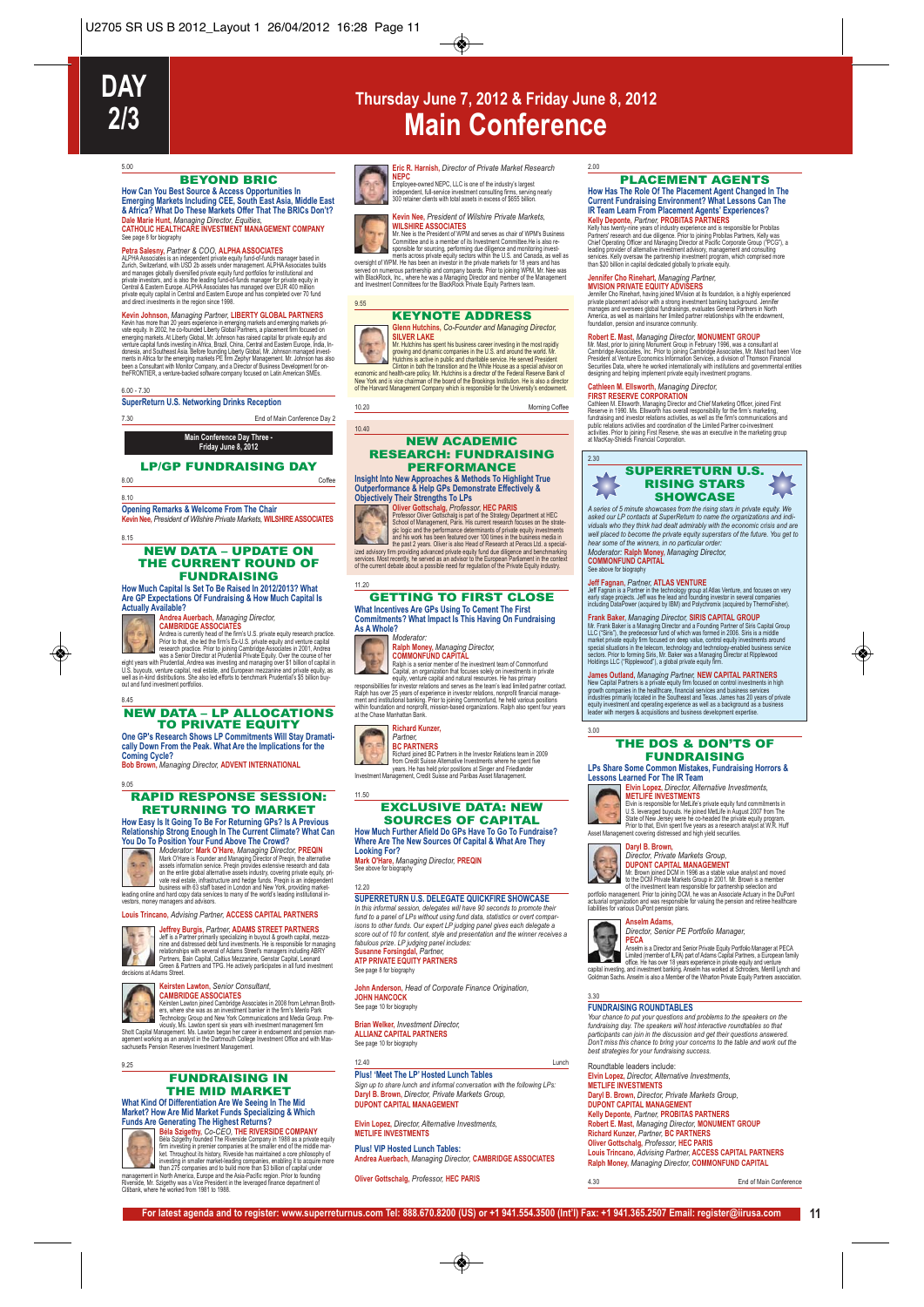# 2012 Special Guest Speakers WORLD NO.1 CREDIT MARKETS GURU ON CORPORATE & SOVEREIGN DEBT

#### Thursday June 7, 8.20 REVIEW OF EU CRISIS & SOVEREIGN & CORPORATE DEBT: WHERE ARE WE TODAY?

Thursday June 7, 1.00 **Join Edward Altman for lunch**



**Edward I. Altn** *Max L. Heine Professor of Finance,*  **NYU STERN SCHOOL OF BUSINESS**

frequently quoted in the popular press and on network TV.

Professor Altman has an international reputation as an expert on corporate bankruptcy, high yield bonds, distressed debt and credit risk analysis. He was named Laureate 1984 by the Hautes Études Commerciales Foundation and awarded the Graham & Dodd Scroll for 1985 by the Financial Analysts Federation. He was inducted into the Fixed Income Analysts Society Hall of Fame in 2001 and elected President of the Financial Management Association (2003) and a Fellow of the FMA in 2004, and was amongst the inaugural inductees into the Turnaround Manage-ment Association's Hall of Fame in 2008. In 2005, Dr. Altman was named one of the "100

RENOWNED ECONOMIC & POLITICAL THOUGHT-LEADER

Most Influential People in Finance" by Treasury & Risk Management magazine and is

Wednesday June 6, 12.00 U.S. ECONOMIC & POLITICAL OUTLOOK What Is The Medium & Long-Term Outlook For The U.S. Economy In An Environ-<br>ment Of Dizzying Sovereign Debt Levels, Political Uncertainty, Contagion From The<br>Euro Crisis & Concerns About Inflation & Volatility?

Wednesday June 6, 12.40 *Panel moderator on the topic:* **What Does The Current Economic Climate In The U.S. Mean For Fundraising, Investing, Growing Businesses & Exits?**

> Wednesday June 6, 1.00 **Join David Malpass for lunch**



#### **David Malpass** *President* **ENCIMA GLOBAL**

Mr. Malpass's work provides insight and analysis on global economic and political trends, with investment research spanning equities, fixed income, commodities and currencies. Formerly Bear Stearns' chief economist, Mr. Malpass's team ranked second in the Institutional Investor ranking of Wall Street economists in 2005, 2006 and 2007. Mr. Malpass co-authors the Current Events column in Forbes magazine, and his opinion pieces appear regularly in the Wall Street Journal. Between February 1984 and January 1993, Mr. Malpass held economic appointments during the Reagan and Bush Administrations. In his government positions, Mr. Malpass worked on an array of economic, budget and international issues. Prior to this, Mr. Malpass worked in Portland, Oregon as a CPA with Arthur Andersen's systems consulting group, the Controller at Consolidated Supply Co., and a contract administrator at Esco Corporation, a steel foundry.

### GROUND-BREAKING NEW RESEARCH ON FUNDRAISING

#### Friday June 8, 10.30 NEW ACADEMIC RESEARCH: FUNDRAISING PERFORMANCE

**Insight Into New Approaches & Methods To Highlight True Outperformance & Help GPs Demonstrate Effectively & Objectively Their Strengths To LPs**

Friday June 8, 12.30 **Join Oliver Gottschalg for lunch**

Friday June 8, 3.30 **Join Oliver Gottschalg on his fundraising focused roundtable**

**Oliver Gottschalg**



*Professor* **HEC PARIS** Professor Oliver Gottschalg is part of the Strategy Department at HEC

School of Management, Paris. His current research focuses on the strategic logic and the performance determinants of private equity investments and his work has been featured over 100 times in the business media in the past 2 years. Oliver is also Head of Research at Peracs Ltd. a specialized advisory firm providing advanced private equity fund due diligence and benchmarking services. Most re-cently, he served as an advisor to the European Parliament in the context of the current debate about a possible need for regulation of the Private Equity industry.

### CHALLENGER OF PRIVATE EQUITY

### Thursday June 7, 11.50

THE BILLION DOLLAR QUESTION **Is Private Equity A Force A Good? Does Private Equity Really Add Value & Create Employment Over The Long Term?**

> Thursday June 7, 1.00 **Join Eileen Appelbaum for lunch**

### **Eileen Appelb**



*Senior Economist,*  **CENTER FOR ECONOMIC AND POLICY RESEARCH**

Dr. Eileen Appelbaum joined the Center for Economic Policy and Research in 2010 after eight years as Professor in the School of Management and Labor Relations at Rutgers University. Her research focuses on implications of company practices for organizational effectiveness and job quality. Her current research examines the effects of private equity ownership on managerial deci-

sion making, firm competitiveness and employee outcomes. She has held visiting posi-tions in leading business schools in the UK, New Zealand and Australia and at the WissenschaftszentrumBerlin. She was President of the Labor and Employment Relations Association.

# SuperReturn U.S. Feedback

"SuperReturn U.S. provides a fantastic opportunity to network with so many leading investors and compare best practices." **Maurice Gordon,** *Senior Investment Manager,* **THE GUARDIAN LIFE INSURANCE COMPANY OF AMERICA**

"SuperReturn U.S. is an excellent conference, with great attendance and speakers. People interact and come prepared to network throughout the whole event, which is brilliant." **Jeffry Haber,** *Controller,* **COMMONWEALTH FUND**

"SuperReturn U.S. is the must-go-to event in the U.S. with excellent panels, speakers, attendees and formats that really get the discussion going." **Brooks Zug,** *Senior Managing Director & Founder,* **HARBOURVEST PARTNERS**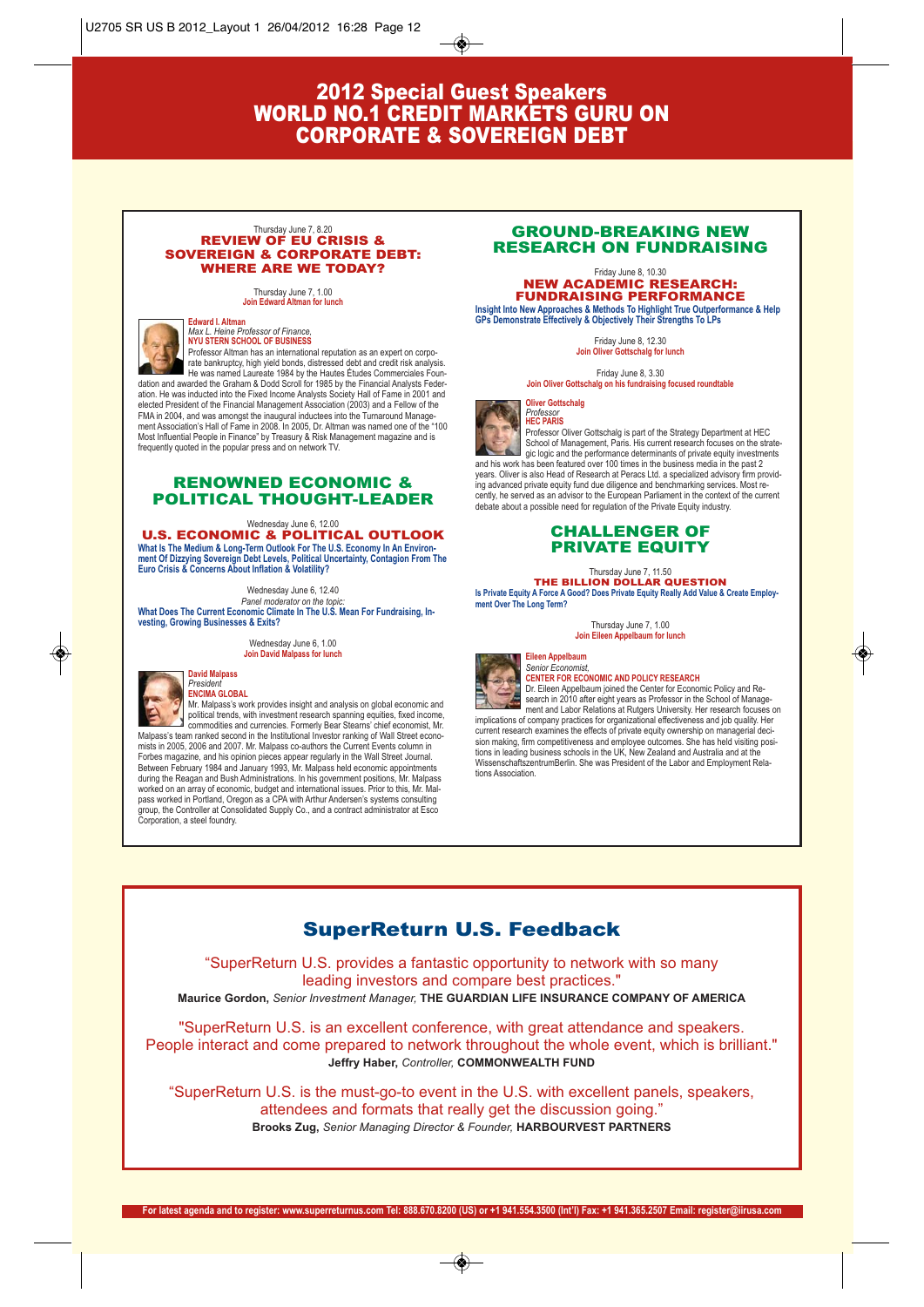**Free for Foundations, Endowments, Pension Funds, ILPA Members & SWFs Email: lgriffin@icbi.co.uk to apply**



# **Leading U.S. Private Equity & Venture Capital Forum Maximizing Fundraising Success, Generating Alpha & Driving Returns Across PE & VC Strategies**

**www.superreturnus.com**

# About Your Sponsors

### **Principal Sponsor:**

Brookfield is a **Brookfield** global alternative asset

manager with over \$150 billion in assets under management. We have over a 100-year history of owning and operating assets with a focus on real estate, infrastructure, power and private equity, and over 500 investment professionals and 18,000 operating employees in over 100 offices and operating locations around the world. We have a range of public and private investment products and services, which leverage our expertise and experience and provide us with a distinct competitive advantage in the markets where we operate.

### **Associate Sponsor:**



Guernsey continues to see strong growth in the value of private equity business coming to the Island. This is reinforced

by the fact that in a Private Equity News / State Street survey, 61% of Chief Financial Officers (CFOs) responding said that Guernsey was their preferred destination for private equity outsourcing. The Island has an ideal infrastructure and expertise for private equity business: experienced fund managers, administrators and custodians; pragmatic regulation; fast track capability; access to major stock exchanges; modern legislation; competitive tax environment; bespoke IT solutions; accounting services; and legal expertise.

### **Sponsors:**



Alignment Financial Services (AFS) provides public and private pension funds a platform for lowering the cost of Alternative Asset Investments. We are dedicated to changing the industry by disrupting the asset gathering strategy of large investment firms and the high fees charged to Limited Partners. We manage portfolio investment

teams rewarded on performance, not fees. Our goal is the total alignment of pension funds, portfolio managers, and AFS based on higher returns and lower costs. We will share our platform with the industry in order to encourage other investment firms to follow the Alignment model.

# **BNY MELLON**

BNY Mellon Alternative Investment Services, a leading fund administrator of alternative assets including single manager hedge funds, funds of hedge funds and private equity funds, has over \$500 billion of assets under administration and custody

and an extensive global presence, including locations in Bermuda, the Cayman Islands, Guernsey, Hong Kong, Ireland, Japan, Luxembourg, Poland, Singapore and the United Kingdom, as well as U.S. offices in six states. We also offer custody, cash management, foreign exchange, collateral management, corporate trust and wealth management to the alternative investment industry.

### **Exhibitors:**



alternative investments and risk management. eFront's solutions manage and analyze investments in alternative assets across multiple classes and serve more than 300 customers in 38 countries, including companies in the private equity, real estate investment, banking and insurance sectors. Founded in 1999, eFront has offices in New York, Dallas, Montreal, London, Jersey, Paris (HQ), Bonn, Dubai, Singapore, Hong Kong and Beijing. www.efront.com

#### J.P. Morgan is a J.P.Morgan market leading provider of outsourced private

equity, real estate and infrastructure solutions for investment managers and institutional investors globally. With decades of experience and a reputation for superior quality of service, the team was named Private Equity Fund Administrator of the Year (ICFA 2011), Global Infrastructure Fund Administrator (Private Equity International 2009- 2010), and has earned top ranking five years in a row by Global Custodian's independent client survey. For more information, go to www.jpmorgan.com/visit/pefs



Established in 1994, KOGER products are used by some of the largest and most respected financial institutions in the world. With offices globally, Koger provides comprehensive technical

support 24 hours a day during business days. Koger's private equity product – PENTAS, has been designed to streamline the administration of Private Equity funds based on businessusers' requirements. Clients can create automated journal entries and produce full financial reporting. ETAS, our web application allows managers, partners and authorized 3rd parties to view real time data online while also being able to input trade instructions, upload and download relevant documentation.

**For latest agenda and to register: www.superreturnus.com Tel: 888.670.8200 (US) or +1 941.554.3500 (Int'l) Fax: +1 941.365.2507 Email: register@iirusa.com**